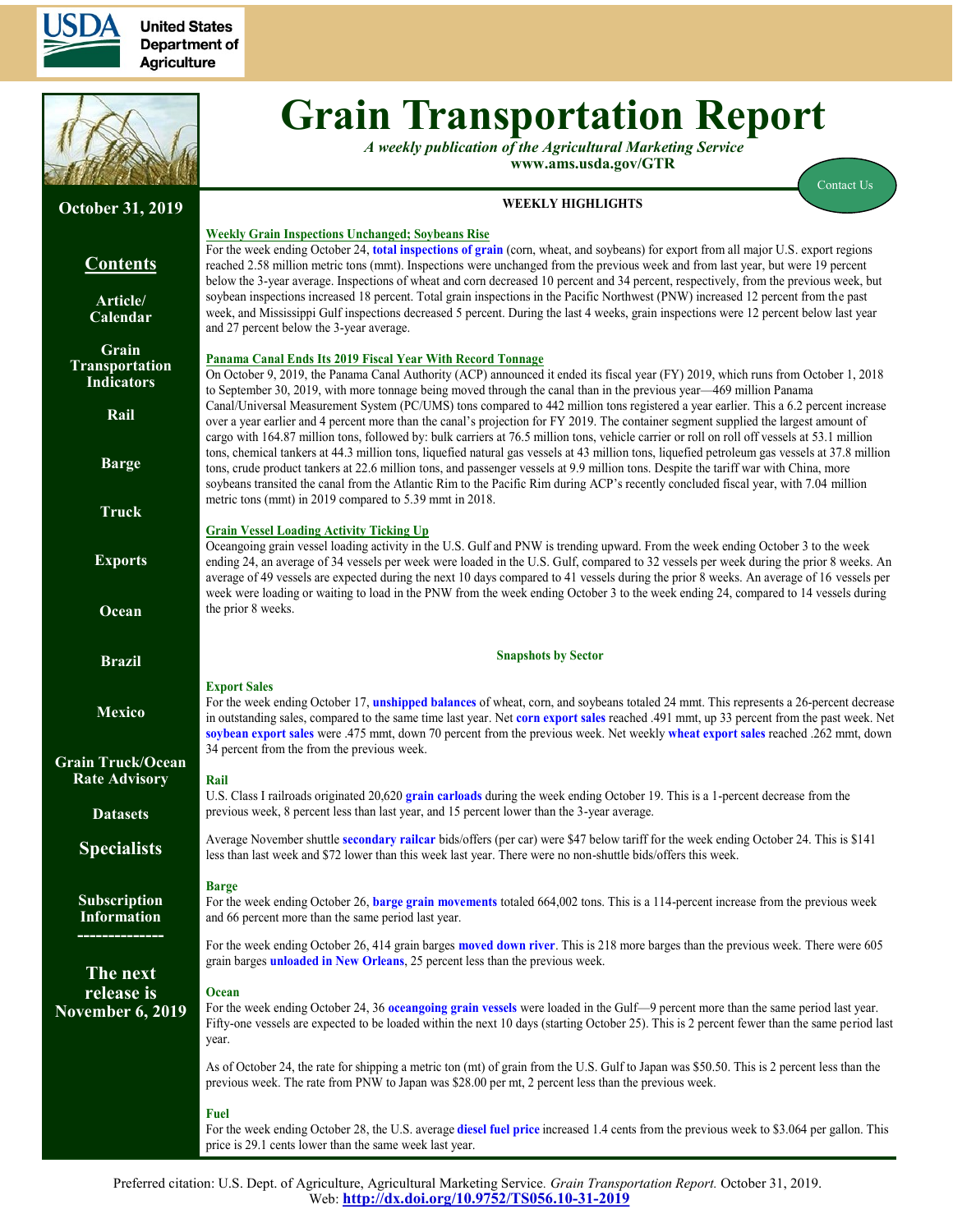# <span id="page-1-0"></span>**Strong Bulk Movements Drove Up Ocean Freight Rates During Third Quarter, 2019**

During the third quarter of 2019, ocean freight rates for moving bulk commodities, including grain, increased compared to the previous quarter, a year earlier, and the 4-year average. The increase was partly due to strong trading of bulk commodities, especially firmness in India's coal imports and surging iron ore exports from Brazil during the quarter.

Ocean freight rates for shipping a metric ton (mt) of grain from the U.S. Gulf to Japan averaged \$50.05 during the quarter—17 percent above the previous quarter, 11 percent above a year earlier, and 34 percent above the 4-year average (see table and figure below). The cost for shipping bulk grain from Pacific Northwest (PNW) to Japan averaged \$27.90 per mt—18 percent, 12 percent, and 38 percent above the previous quarter, a year earlier, and the 4-year average, respectively. Ocean freight for shipping bulk grain from the U.S. Gulf to Europe averaged \$20.21 during the quarter. Although this is 3 percent below last year, it is 22 percent and 21 percent above the previous quarter, and 4-year average, respectively.

| Ocean freight rates for grain routes during third quarter 2019 |            |       |       |                            |                             |                |               |  |
|----------------------------------------------------------------|------------|-------|-------|----------------------------|-----------------------------|----------------|---------------|--|
| Route                                                          | Jul.       | Aug.  |       | 3 <sup>rd</sup><br>quarter | Change from                 |                |               |  |
|                                                                |            |       | Sep.  | 2018                       | 2 <sup>nd</sup><br>qtr. '19 | $3rd$ qtr. '18 | $ 4-yr.$ avg. |  |
|                                                                | $-S/mt$ -- |       |       | $-S/mt$ --                 | Percent                     |                |               |  |
| U.S. Gulf to Japan                                             | 47.75      | 50.35 | 52.06 | 50.05                      | 17                          |                | 34            |  |
| PNW to Japan                                                   | 26.19      | 28.00 | 29.50 | 27.90                      | 18                          | 12             | 38            |  |
| Spread                                                         | 21.56      | 22.35 | 22.56 | 22.16                      | 15                          | 10             | 30            |  |
| U.S. Gulf to Europe                                            | 19.63      | 20.25 | 20.75 | 20.21                      | 22                          | $-3$           |               |  |
|                                                                |            |       |       |                            |                             |                |               |  |

Note:  $gtr. = quarter$ ;  $avg = average$ ;  $mt = metric$  ton;  $yr = year$ ;  $PNW = Pacific$  Northwest. Source: O'Neil Commodity Consulting.

Bulk ocean freight rates, especially in the Panamax markets, started to increase in July because of strong Indian coal imports. According to Drewry Maritime Research, Inc. (Drewry), India imported 20 percent more coal during the first 5 months of 2019, compared to a year earlier. India's coal imports were fueled by infrastructure development, which generated additional demand for steel, increasing imports of coking coal. Cement production in India's fiscal year 2018-19 (April 1, 2018 to March 31, 2019) increased 13 percent over the previous year to 337 million tons. Because that

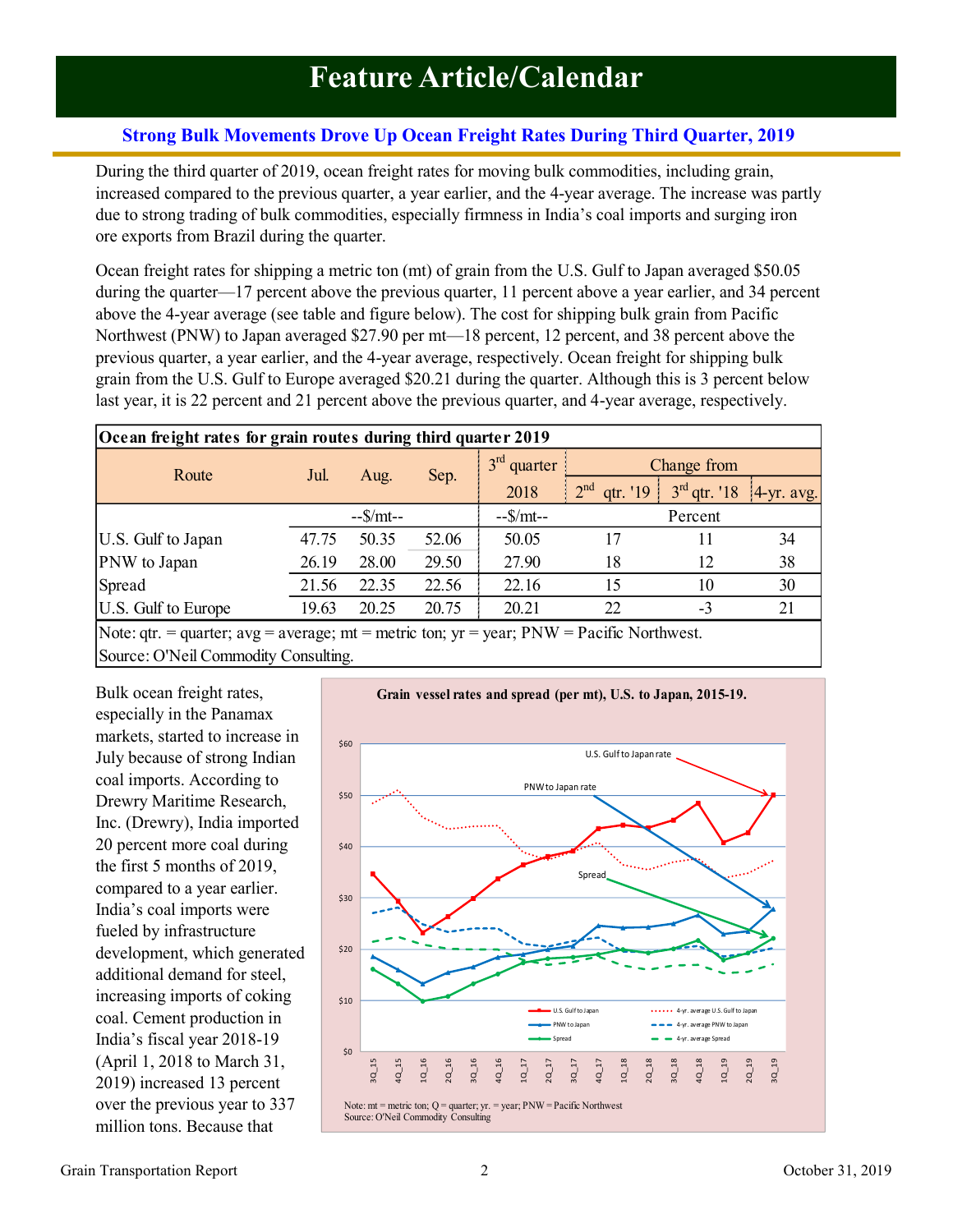<span id="page-2-0"></span>quantity of cement required 67 million tons of coal to produce, India supplemented its lagging domestic production with imported coal. Although the country's domestic coal production increased 5 percent, its imports increased 29 percent (Drewry).

In August, bulk ocean freight rates continued to increase as iron ore exports from Brazil began to return to normal, following the disruption in coal mines caused by collapsed dams earlier in the year. (See April 25, 2019 *[Grain Transportation Report](https://www.ams.usda.gov/sites/default/files/media/GTR04252019.pdf#page=2)*.) Brazil exported 34.3 million tons of iron ore in July, an 80 percent increase over the 19.06 million tons it exported in April. In September, ocean freight rates continued to surge as India's appetite for imported coal remained strong because of sluggish domestic production. In addition, the approaching winter triggered coal-restocking activities in Europe and Far East.

### **Current Market Situation and Outlook**

As of October 24, the rate for shipping a metric ton of grain from the U.S. Gulf to Japan was \$50.50, 7 percent higher than the beginning of the year and 3 percent above the same period last year. The rate from the PNW to Japan was \$28.00 per mt, 12 percent and 2 percent more than the beginning of the year and same period a year ago, respectively.

Given the current market indicators, it appears bulk ocean freight rates will remain close to or above the current level, at least in the short term. For example, easing tensions between United States and China over trade issues and increased liquidity in the Chinese economy could boost trading of bulk commodities, such as iron ore and grains. According to Drewry, iron ore inventories at Chinese ports were 11.8 million tons at the end of September—14 percent lower than the beginning of the year. China may need to restock iron inventories to support strong steel production. In order to boost economic growth, the central bank of China injected about \$12 billion into the economy by lowering the required reserved ratio by 0.5 percent. Lower corn production in China caused by reduced area and yield could also support robust grain imports. Low domestic coal production in India along with India's persistently elevated demand for coal will require India to import more coal.

According to some industry analysts, vessel supply growth will decrease because of recent and impending International Maritime Organization (IMO) regulations: Ballast Water Management System (BWMS) Enforcement, which became effective on September 8, and Low Sulfur Emission Mandate, effective January 1, 2020. These two regulations aim to reduce pollution discharged by oceangoing vessels—toxins that can be harmful to the marine environment and humans. For compliance, both regulations will require taking steps that may not be cost-effective for aging vessels. The BWMS covers approved ballast water treatment systems and ballast water exchange within open ocean areas. The Low Sulfur Emission Mandate requires the use of low sulfur bunker fuel for compliance. However, the price differentials between low sulfur and high sulfur fuels may be too high to make the option less cost-effective to operate older vessels. Others may be taken out temporarily for retrofitting with scrubbers, which usually take between 1 to 3 months to install, temporarily reducing vessel supply capacity. Drewry estimated that about 300 vessels are scheduled for retrofitting until December 2019. Therefore, some vessels may be taken out of operation either temporarily or permanently, thereby squeezing vessel supply capacity.

*surajudeen.olowolayemo@usda,gov*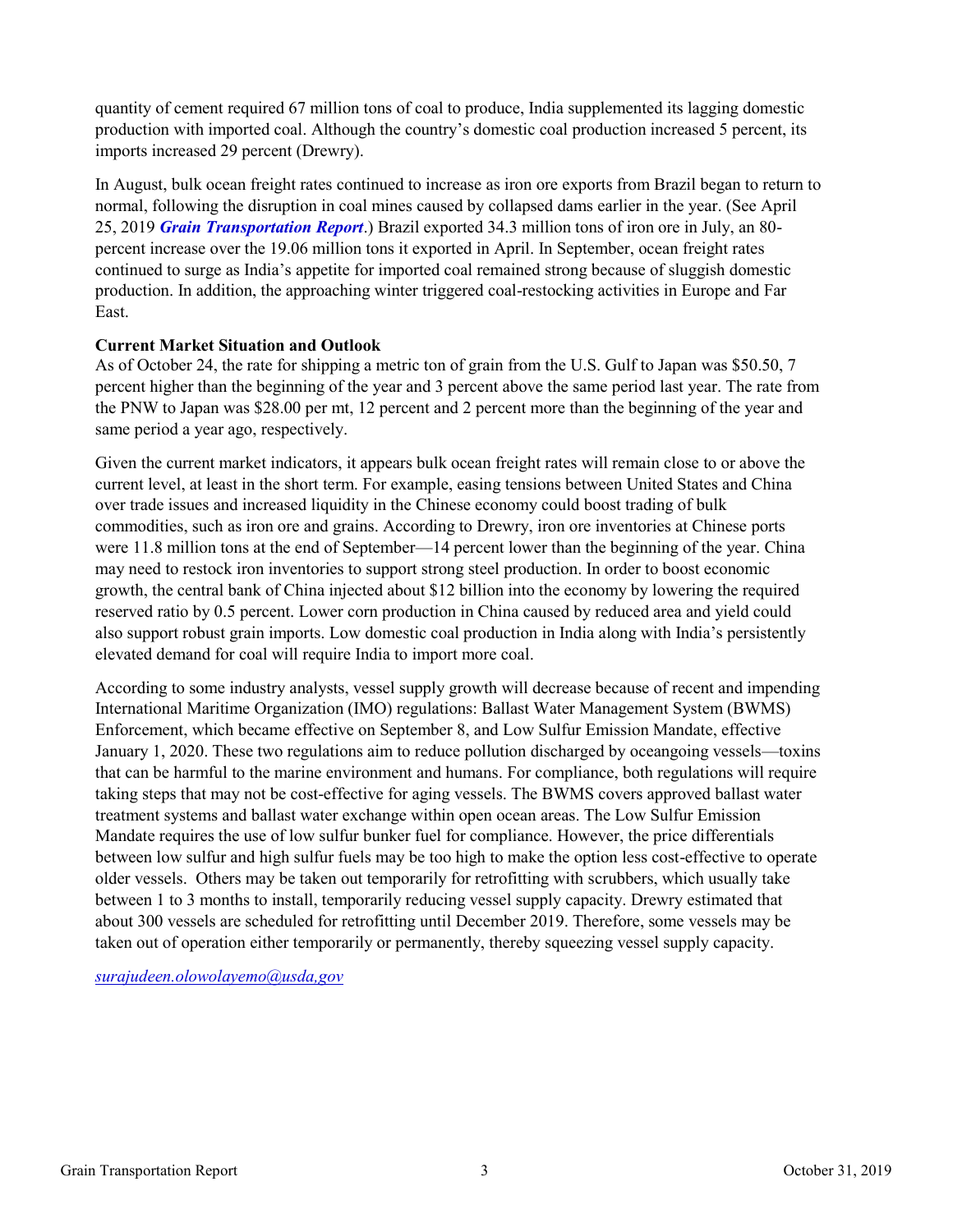#### Table 1

# **Grain transport cost indicators <sup>1</sup>**

|                     | <b>Truck</b> | Rail       |                | <b>Barge</b> |      | Ocean   |
|---------------------|--------------|------------|----------------|--------------|------|---------|
| For the week ending |              | Unit train | <b>Shuttle</b> |              | Gulf | Pacific |
| 10/30/19            | 206          | n/a        | 223            | 204          | 226  | 199     |
| 10/23/19            | 205          | n/a        | 229            | 219          | 230  | 202     |

 $n/a$  = not available. 1 Indicator: Base year 2000 = 100; Weekly updates include truck = diesel (\$/gallon); rail = near-month secondary rail market bid and monthly tariff rate with fuel surcharge (\$/car); barge = Illinois River barge rate (index = percent of tariff rate); ocean = routes to Japan (\$/metric ton);

USDA, Agricultural Marketing Service.

Table 2

| Market Update: U.S. origins to export position price spreads (\$/bushel) |                    |            |            |  |  |  |
|--------------------------------------------------------------------------|--------------------|------------|------------|--|--|--|
| <b>Commodity</b>                                                         | Origin-destination | 10/25/2019 | 10/18/2019 |  |  |  |
| Corn                                                                     | IL-Gulf            | $-0.47$    | $-0.46$    |  |  |  |
| Corn                                                                     | $NE-Gulf$          | $-0.67$    | $-0.65$    |  |  |  |
| Soybean                                                                  | $IA-Gulf$          | $-1.22$    | $-1.16$    |  |  |  |
| <b>HRW</b>                                                               | KS-Gulf            | $-2.45$    | $-2.24$    |  |  |  |
| <b>HRS</b>                                                               | ND-Portland        | $-2.78$    | $-2.76$    |  |  |  |

Note:  $nq = no$  quote;  $n/a = not$  available; HRW = hard red winter wheat; HRS = hard red spring wheat.

Source: USDA, Agricultural Marketing Service.

The **grain bid summary** illustrates the market relationships for commodities. Positive and negative adjustments in differential between terminal and futures markets, and the relationship to inland market points, are indicators of changes in fundamental market supply and demand. The map may be used to monitor market and time differentials.

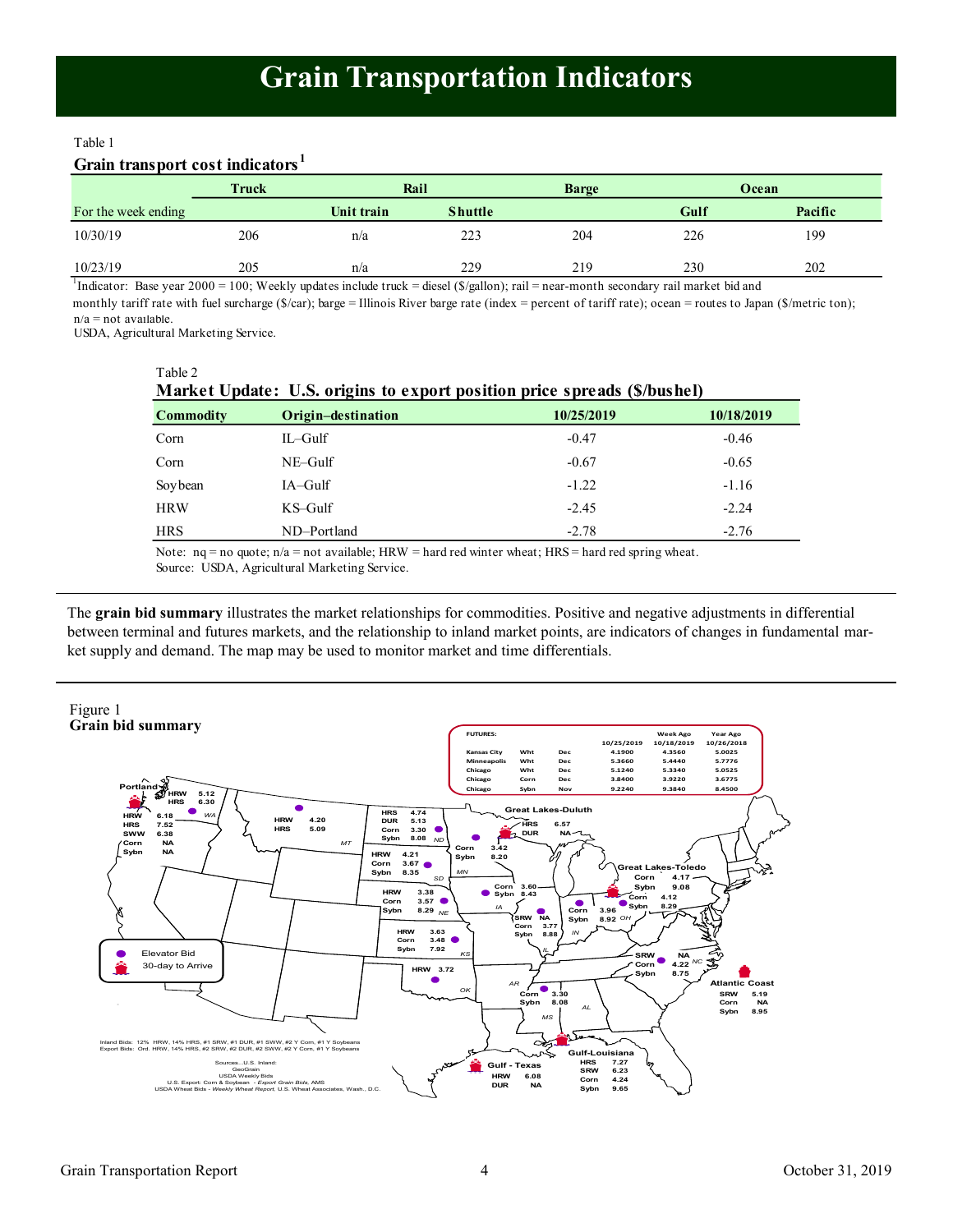#### <span id="page-4-0"></span>Table 3 **Rail deliveries to port (carloads)<sup>1</sup>**

|                                               | <b>Mississippi</b> |                   | Pacific          | Atlantic &       |              |                     | Cross-border        |
|-----------------------------------------------|--------------------|-------------------|------------------|------------------|--------------|---------------------|---------------------|
| For the week ending                           | Gulf               | <b>Texas Gulf</b> | <b>Northwest</b> | <b>East Gulf</b> | <b>Total</b> | Week ending         | Mexico <sup>3</sup> |
| $10/23/2019^p$                                | 449                | 1.242             | 5,017            | 377              | 7,085        | 10/19/2019          | 2,546               |
| 10/16/2019 <sup>r</sup>                       | 344                | 608               | 4,118            | 274              | 5,344        | 10/12/2019          | 2,925               |
| $2019$ $YTDr$                                 | 36,741             | 46,647            | 206,484          | 14,597           | 304,469      | 2019 YTD            | 102,909             |
| $2018$ $YTDr$                                 | 19,823             | 41,177            | 265,178          | 17,431           | 343,609      | 2018 YTD            | 102,798             |
| 2019 YTD as % of 2018 YTD                     | 185                | 113               | 78               | 84               | 89           | % change YTD        | 100                 |
| Last 4 weeks as % of $2018^2$                 | 47                 | 146               | 83               | 48               | 83           | Last 4wks, % 2018   | 85                  |
| Last 4 weeks as % of 4-year avg. <sup>2</sup> | 22                 | 105               | 54               | 32               | 52           | Last 4wks. $%4$ yr. | 105                 |
| Total 2018                                    | 22,118             | 46,532            | 310,449          | 21,432           | 400,531      | <b>Total 2018</b>   | 129,116             |
| Total 2017                                    | 28,796             | 75,543            | 287,267          | 21,312           | 412,918      | Total 2017          | 119,661             |

<sup>1</sup>Data is incomplete as it is voluntarily provided.

 $2$  Compared with same 4-weeks in 2018 and prior 4-year average.

<sup>3</sup> Cross-border weekly data is approximately 15 percent below the Association of American Railroads' reported weekly carloads received by Mexican railroads. to reflect switching between Kansas City Southern de Mexico (KCSM) and Grupo Mexico.

**YTD = year-to-date; p = preliminary data; r = revised data; n/a = not available; wks. = weeks; avg. = average.**

Source: USDA, Agricultural Marketing Service.

Railroads originate approximately 24 percent of U.S. grain shipments. Trends in these loadings are indicative of market conditions and expectations.





Source: USDA, Agricultural Marketing Service.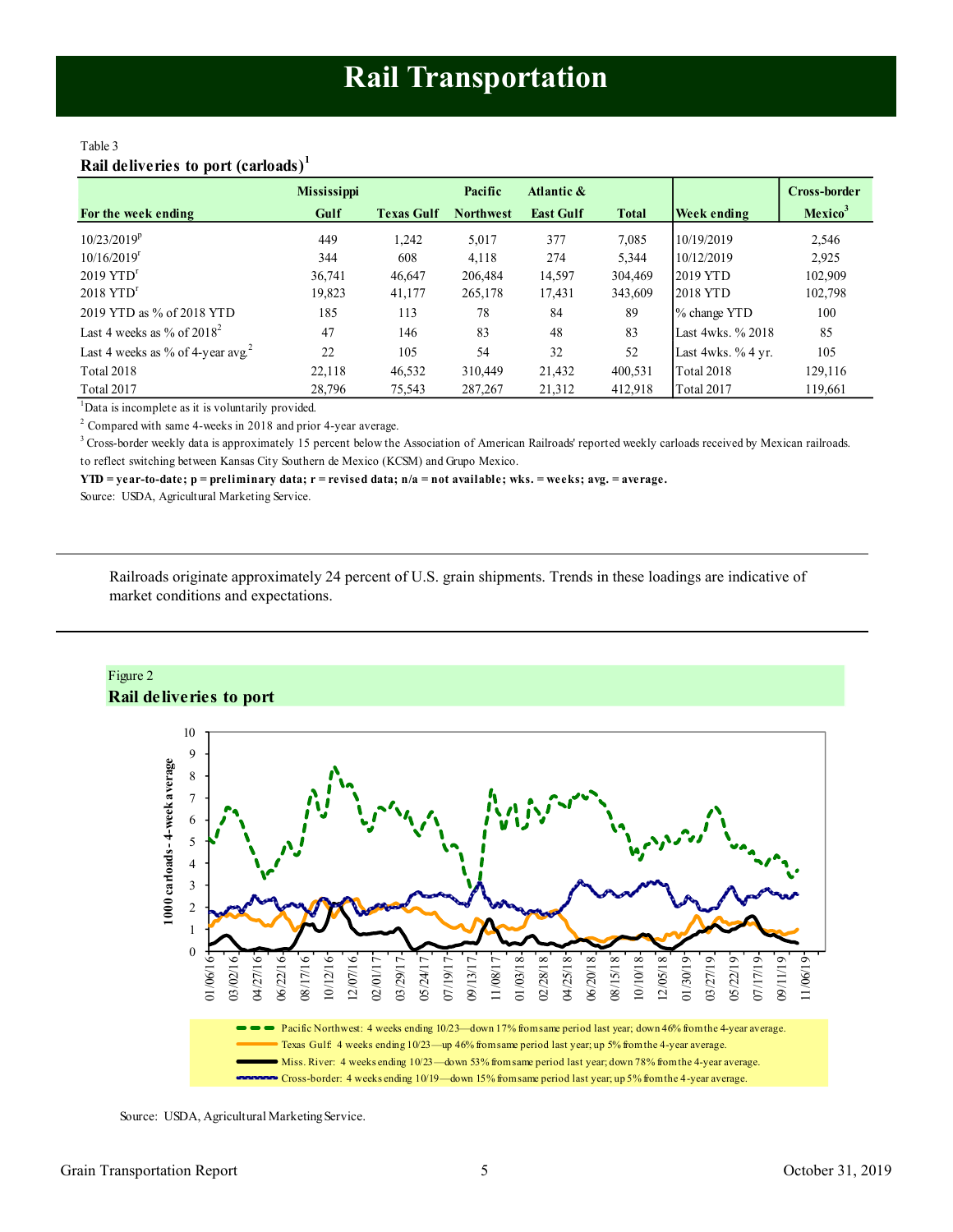#### <span id="page-5-0"></span>Table 4

#### **Class I rail carrier grain car bulletin (grain carloads originated)**

| For the week ending:                | East        |           | West        |            |         | <b>U.S. total</b> | Canada         |                        |
|-------------------------------------|-------------|-----------|-------------|------------|---------|-------------------|----------------|------------------------|
| 10/19/2019                          | <b>CSXT</b> | <b>NS</b> | <b>BNSF</b> | <b>KCS</b> | UP      |                   | $\mathbf{C}$ N | $\mathbf{C}\mathbf{P}$ |
| This week                           | 1,910       | 2,026     | 10,440      | 1,163      | 5,081   | 20,620            | 5,050          | 4,429                  |
| This week last year                 | 2,200       | 2,468     | 11,756      | 998        | 4,892   | 22,314            | 4,317          | 5,042                  |
| 2019 YTD                            | 75,848      | 113,225   | 455,463     | 47,657     | 212.937 | 905,130           | 170,402        | 186,303                |
| 2018 YTD                            | 80.643      | 107.503   | 517,830     | 39,468     | 219,248 | 964.692           | 166,907        | 196,107                |
| 2019 YTD as % of 2018 YTD           | 94          | 105       | 88          | 121        | 97      | 94                | 102            | 95                     |
| Last 4 weeks as $\%$ of 2018*       | 78          | 82        | 85          | 138        | 98      | 89                | 93             | 95                     |
| Last 4 weeks as % of 3-yr. $avg.**$ | 75          | 70        | 83          | 119        | 81      | 81                | 88             | 89                     |
| <b>Total 2018</b>                   | 98.978      | 133,084   | 635.458     | 48,638     | 267,713 | 1,183,871         | 211,769        | 244,697                |

\*The past 4 weeks of this year as a percent of the same 4 weeks last year.

\*\*The past 4 weeks as a percent of the same period from the prior 3-year average. YTD = year-to-date; avg. = average; yr. = year.

Source: Association of American Railroads.



#### Table 5

# **Railcar auction offerings <sup>1</sup>(\$/car)<sup>2</sup>**

|                   | For the week ending:                           | Delivery period    |                    |                    |                      |                      |          |            |                      |
|-------------------|------------------------------------------------|--------------------|--------------------|--------------------|----------------------|----------------------|----------|------------|----------------------|
|                   | 10/24/2019                                     | <b>Nov-19</b>      | <b>Nov-18</b>      | <b>Dec-19</b>      | $Dec-18$             | $Jan-20$             | $Jan-19$ | $Feh-20$   | $Feb-19$             |
| BNSF <sup>3</sup> | <b>COT</b> grain units<br>COT grain single-car |                    |                    | no bid             | no offer<br>no offer |                      |          |            | no offer<br>no offer |
| UP <sup>4</sup>   | <b>GCAS/Region 1</b><br><b>GCAS/Region 2</b>   | no offer<br>no bid | no offer<br>no bid | no offer<br>no bid | no offer<br>no offer | no offer<br>no offer |          | n/a<br>n/a |                      |

<sup>1</sup> Auction offerings are for single-car and unit train shipments only.

<sup>2</sup>Average premium/dis co unt to tariff, last auction.  $n/a = not$  available.

<sup>3</sup>BNSF - COT = Certificate o f Trans po rtatio n; no rth grain and s o uth grain bids were co mbined effective the week ending 6/24/06.

 ${}^{4}UP - GCAS = Grain$  Car Allo cation System.

Region 1 includes: AR, IL, LA, MO, NM, OK, TX, WI, and Duluth, MN.

Region 2 includes: CO, IA, KS, MN, NE, WY, and Kans as City and St. Joseph, MO.

So urce: USDA, Agricultural Marketing Service.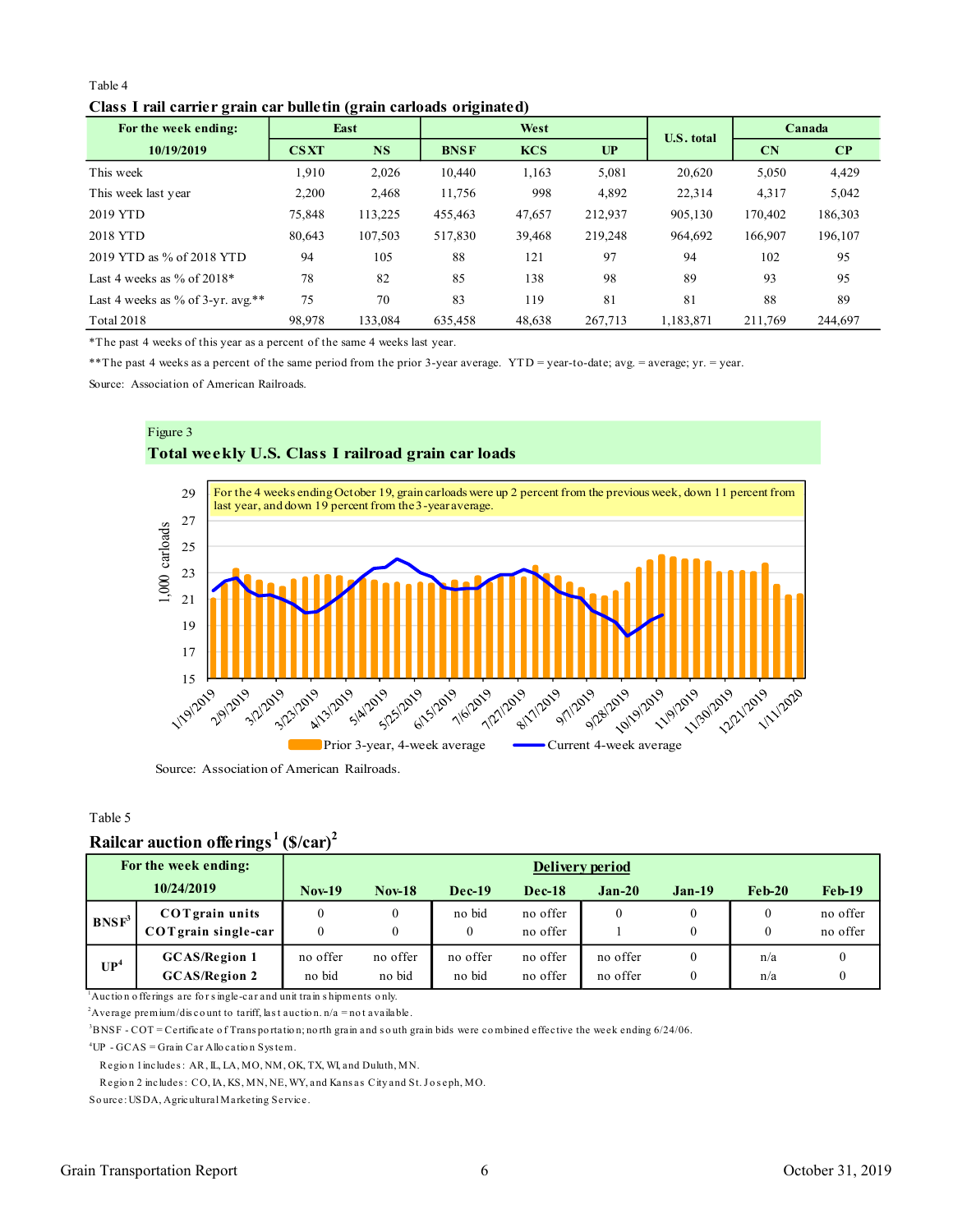The **secondary rail market** information reflects trade values for service that was originally purchased from the railroad carrier as some form of guaranteed freight. The **auction and secondary rail** values are indicators of rail service quality and demand/ supply.



# **Bids/offers for railcars to be delivered in November 2019, secondary market**

Note: Non-shuttle bids include unit-train and single-car bids. n/a = not available; avg. = average; yr. = year.

Source: USDA, Agricultural Marketing Service.

Figure 4



### Figure 5 **Bids/offers for railcars to be delivered in December 2019, secondary market**

Note: Non-shuttle bids include unit-train and single-car bids.  $n/a = not$  available; avg. = average; yr. = year. Source: USDA, Agricultural Marketing Service.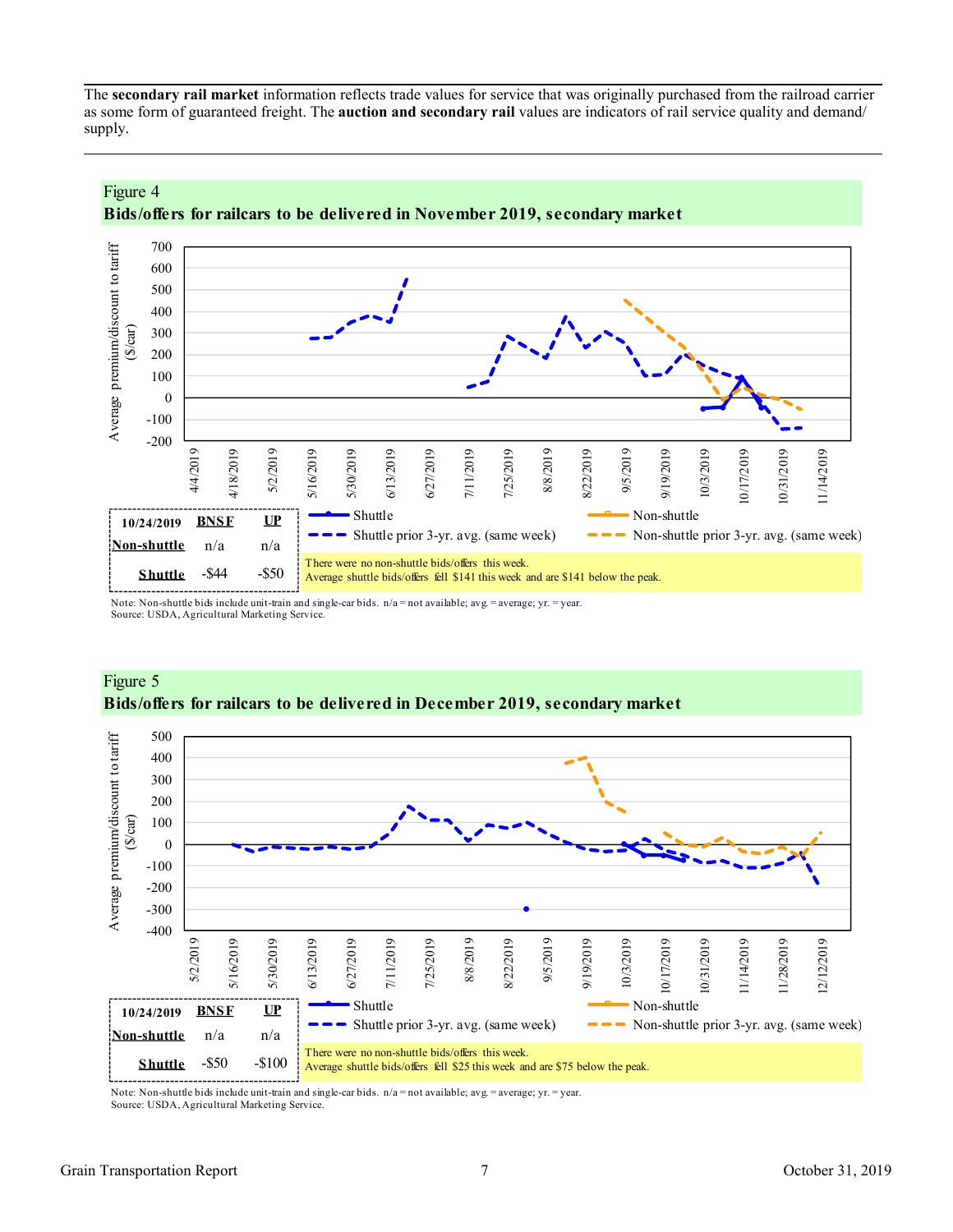

<span id="page-7-0"></span>

Note: Non-shuttle bids include unit-train and single-car bids. n/a = not available; avg. = average; yr. = year. Source: USDA, Agricultural Marketing Service.

#### Table 6

### **Weekly secondary railcar market (\$/car)<sup>1</sup>**

|             | $\sim$ $\sim$ $\sim$ $\sim$ $\sim$ $\sim$ $\sim$                                                                                                    |               |              |          |                        |          |        |
|-------------|-----------------------------------------------------------------------------------------------------------------------------------------------------|---------------|--------------|----------|------------------------|----------|--------|
|             | For the week ending:                                                                                                                                |               |              |          | <b>Delivery period</b> |          |        |
|             | 10/24/2019                                                                                                                                          | <b>Nov-19</b> | $Dec-19$     | $Jan-20$ | $Feb-20$               | $Mar-20$ | Apr-20 |
|             | <b>BNSF-GF</b>                                                                                                                                      | n/a           | n/a          | n/a      | n/a                    | n/a      | n/a    |
|             | Change from last week                                                                                                                               | n/a           | n/a          | n/a      | n/a                    | n/a      | n/a    |
| Non-shuttle | Change from same week 2018                                                                                                                          | n/a           | n/a          | n/a      | n/a                    | n/a      | n/a    |
|             | <b>UP-Pool</b>                                                                                                                                      | n/a           | n/a          | n/a      | n/a                    | n/a      | n/a    |
|             | Change from last week                                                                                                                               | n/a           | n/a          | n/a      | n/a                    | n/a      | n/a    |
|             | Change from same week 2018                                                                                                                          | n/a           | n/a          | n/a      | n/a                    | n/a      | n/a    |
|             | <b>BNSF-GF</b>                                                                                                                                      | (44)          | (50)         | 125      | 125                    | n/a      | n/a    |
|             | Change from last week                                                                                                                               | (282)         | (50)         | n/a      | n/a                    | n/a      | n/a    |
|             | Change from same week 2018                                                                                                                          | (44)          | (100)        | n/a      | n/a                    | n/a      | n/a    |
| Shuttle     | <b>UP-Pool</b>                                                                                                                                      | (50)          | (100)        | n/a      | n/a                    | n/a      | n/a    |
|             | Change from last week                                                                                                                               | $\Omega$      | $\mathbf{0}$ | n/a      | n/a                    | n/a      | n/a    |
|             | Change from same week 2018                                                                                                                          | (100)         | (100)        | n/a      | n/a                    | n/a      | n/a    |
|             | $\Delta$ Average premium/discount to tariff, $\frac{1}{2}$ /car-last week.                                                                          |               |              |          |                        |          |        |
|             | Note: Bids listed are market indicators only and are not guaranteed prices. $n/a =$ not available; GF = guaranteed freight; Pool = guaranteed pool. |               |              |          |                        |          |        |
|             | Data from James B. Joiner Co., Tradewest Brokerage Co.                                                                                              |               |              |          |                        |          |        |
|             | Source: USDA, Agricultural Marketing Service.                                                                                                       |               |              |          |                        |          |        |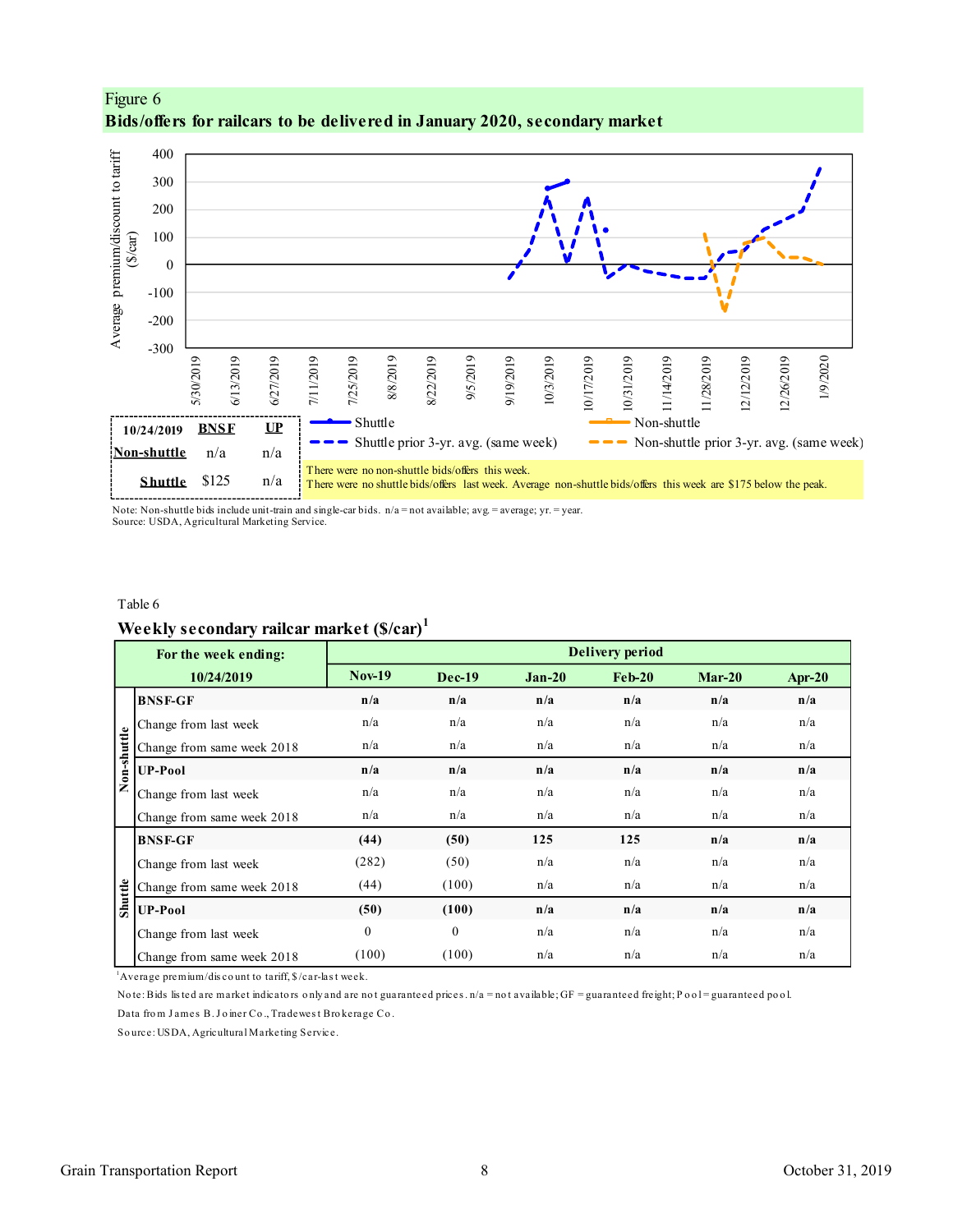The **tariff rail rate** is the base price of freight rail service and—together with **fuel surcharges** and any **auction and secondary rail** values—constitute the full cost of shipping by rail. Typically, auction and secondary rail values are a small fraction of the full cost of shipping by rail relative to the tariff rate. High auction and secondary rail values, during times of high rail demand or short supply, can exceed the cost of the tariff rate plus fuel surcharge.

#### Table 7

# **Tariff rail rates for unit and shuttle train shipments <sup>1</sup>**

|               |                            |                                        |               | <b>Fuel</b> |                            |                     | Percent        |
|---------------|----------------------------|----------------------------------------|---------------|-------------|----------------------------|---------------------|----------------|
|               |                            |                                        | <b>Tariff</b> | surcharge   | Tariff plus surcharge per: |                     | change         |
| October 2019  | Origin region <sup>3</sup> | <b>Destination region</b> <sup>3</sup> | rate/car      | per car     | metric ton                 | bushel <sup>2</sup> | $Y/Y^4$        |
| Unit train    |                            |                                        |               |             |                            |                     |                |
| Wheat         | Wichita, KS                | St. Louis, MO                          | \$3,983       | \$96        | \$40.51                    | \$1.10              | $-1$           |
|               | Grand Forks, ND            | Duluth-Superior, MN                    | \$4,333       | \$0         | \$43.03                    | \$1.17              | $\overline{2}$ |
|               | Wichita, KS                | Los Angeles, CA                        | \$7,240       | \$0         | \$71.90                    | \$1.96              | 1              |
|               | Wichita, KS                | New Orleans, LA                        | \$4,525       | \$169       | \$46.61                    | \$1.27              | $-1$           |
|               | Sioux Falls, SD            | Galveston-Houston, TX                  | \$6,976       | \$0         | \$69.28                    | \$1.89              | $\mathbf{1}$   |
|               | Northwest KS               | Galveston-Houston, TX                  | \$4,801       | \$185       | \$49.52                    | \$1.35              | $-1$           |
|               | Amarillo, TX               | Los Angeles, CA                        | \$5,121       | \$258       | \$53.41                    | \$1.45              | $-1$           |
| Corn          | Champaign-Urbana, IL       | New Orleans, LA                        | \$3,900       | \$191       | \$40.63                    | \$1.03              | $-4$           |
|               | Toledo, OH                 | Raleigh, NC                            | \$6,816       | \$0         | \$67.69                    | \$1.72              | $\overline{4}$ |
|               | Des Moines, IA             | Davenport, IA                          | \$2,415       | \$40        | \$24.38                    | \$0.62              | 6              |
|               | Indianapolis, IN           | Atlanta, GA                            | \$5,818       | \$0         | \$57.78                    | \$1.47              | 3              |
|               | Indianapolis, IN           | Knoxville, TN                          | \$4,874       | \$0         | \$48.40                    | \$1.23              | $\overline{4}$ |
|               | Des Moines, IA             | Little Rock, AR                        | \$3,800       | \$119       | \$38.92                    | \$0.99              | $-2$           |
|               | Des Moines, IA             | Los Angeles, CA                        | \$5,680       | \$346       | \$59.84                    | \$1.52              | $-2$           |
| Soybeans      | Minneapolis, MN            | New Orleans, LA                        | \$3,631       | \$179       | \$37.83                    | \$1.03              | $-13$          |
|               | Toledo, OH                 | Huntsville, AL                         | \$5,630       | \$0         | \$55.91                    | \$1.52              | 3              |
|               | Indianapolis, IN           | Raleigh, NC                            | \$6,932       | \$0         | \$68.84                    | \$1.87              | 3              |
|               | Indianapolis, IN           | Huntsville, AL                         | \$5,107       | \$0         | \$50.71                    | \$1.38              | 3              |
|               | Champaign-Urbana, IL       | New Orleans, LA                        | \$4,645       | \$191       | \$48.03                    | \$1.31              | $-3$           |
| Shuttle train |                            |                                        |               |             |                            |                     |                |
| Wheat         | Great Falls, MT            | Portland, OR                           | \$4,143       | \$0         | \$41.14                    | \$1.12              | $\overline{2}$ |
|               | Wichita, KS                | Galveston-Houston, TX                  | \$4,361       | $\$0$       | \$43.31                    | \$1.18              | $\overline{c}$ |
|               | Chicago, IL                | Albany, NY                             | \$7,074       | \$0         | \$70.25                    | \$1.91              | 20             |
|               | Grand Forks, ND            | Portland, OR                           | \$5,801       | \$0         | \$57.61                    | \$1.57              | $\mathbf{1}$   |
|               | Grand Forks, ND            | Galveston-Houston, TX                  | \$6,121       | \$0         | \$60.78                    | \$1.65              | 1              |
|               | Northwest KS               | Portland, OR                           | \$6,012       | \$304       | \$62.72                    | \$1.71              | $\mathbf 0$    |
| Corn          | Minneapolis, MN            | Portland, OR                           | \$5,180       | \$0         | \$51.44                    | \$1.31              | $\mathbf{0}$   |
|               | Sioux Falls, SD            | Tacoma, WA                             | \$5,140       | \$0         | \$51.04                    | \$1.30              | $\mathbf 0$    |
|               | Champaign-Urbana, IL       | New Orleans, LA                        | \$3,820       | \$191       | \$39.83                    | \$1.01              | $-1$           |
|               | Lincoln, NE                | Galveston-Houston, TX                  | \$3,880       | \$0         | \$38.53                    | \$0.98              | $\mathbf 0$    |
|               | Des Moines, IA             | Amarillo, TX                           | \$4,220       | \$150       | \$43.39                    | \$1.10              | 3              |
|               | Minneapolis, MN            | Tacoma, WA                             | \$5,180       | \$0         | \$51.44                    | \$1.31              | $\mathbf{0}$   |
|               | Council Bluffs, IA         | Stockton, CA                           | \$5,000       | \$0         | \$49.65                    | \$1.26              | $\mathbf 0$    |
| Soybeans      | Sioux Falls, SD            | Tacoma, WA                             | \$5,850       | \$0         | \$58.09                    | \$1.58              | $\overline{2}$ |
|               | Minneapolis, MN            | Portland, OR                           | \$5,900       | \$0         | \$58.59                    | \$1.59              | $\overline{2}$ |
|               | Fargo, ND                  | Tacoma, WA                             | \$5,750       | \$0         | \$57.10                    | \$1.55              | $\overline{c}$ |
|               | Council Bluffs, IA         | New Orleans, LA                        | \$4,875       | \$220       | \$50.60                    | \$1.38              | 1              |
|               | Toledo, OH                 | Huntsville, AL                         | \$4,805       | \$0         | \$47.72                    | \$1.30              | $\overline{4}$ |
|               | Grand Island, NE           | Portland, OR                           | \$5,860       | \$311       | \$61.28                    | \$1.67              | 1              |

<sup>1</sup>A unit train refers to shipments of at least 25 cars. Shuttle train rates are generally available for qualified shipments of

75-120 cars that meet railroad efficiency requirements.

<sup>2</sup>Approximate load per car = 111 short tons (100.7 metric tons): corn 56 pounds per bushel (lbs/bu), wheat and soybeans 60 lbs/bu.

<sup>3</sup>Regional economic areas are defined by the Bureau of Economic Analysis (BEA).

 ${}^{4}$ Percentage change year over year (Y/Y) calculated using tariff rate plus fuel surcharge.

Source: BNSF Railway, Canadian National Railway, CSX Transportation, and Union Pacific Railroad.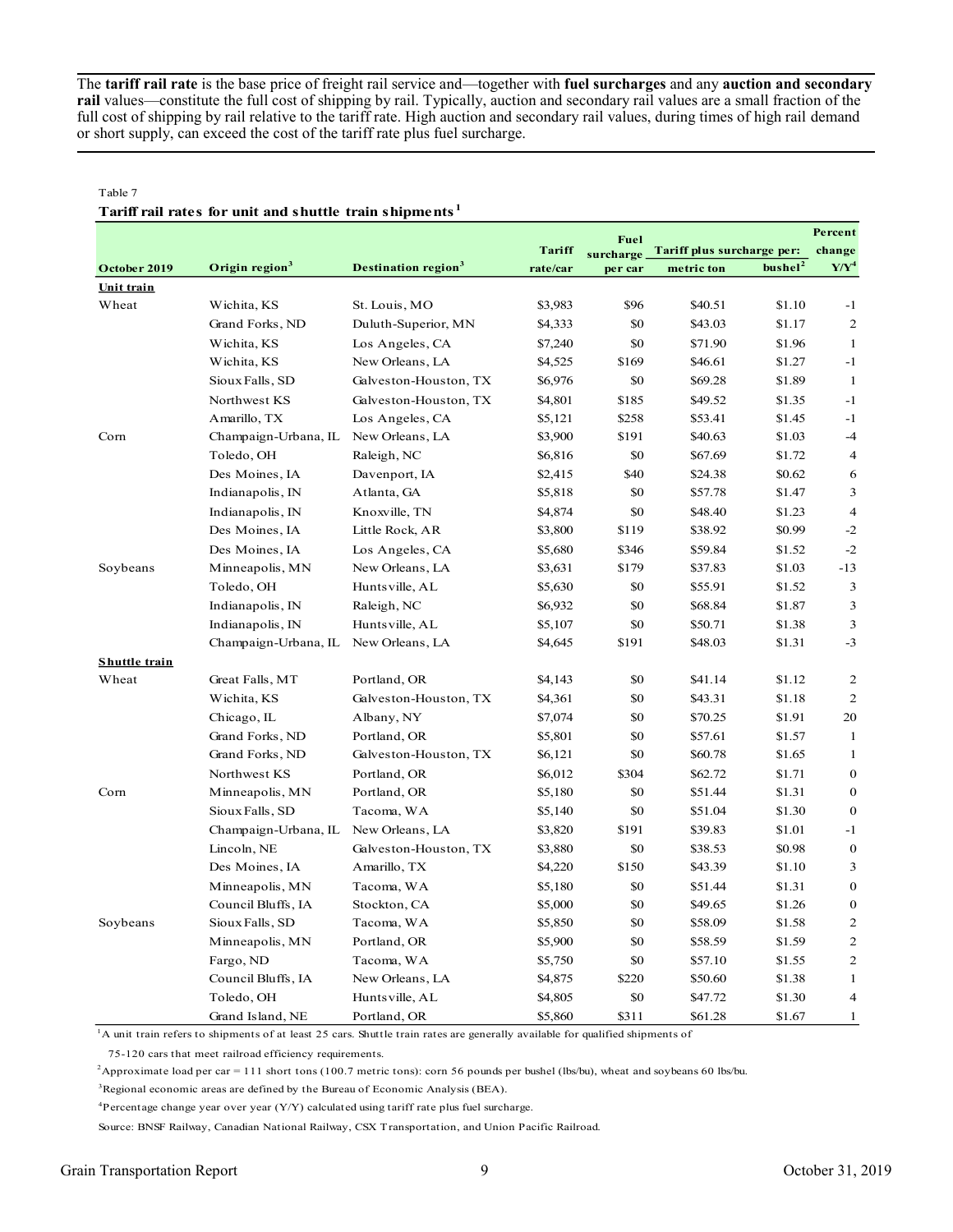|                  | Date: October 2019 |                           |                       | Fuel           |                                      |                     | Percent             |
|------------------|--------------------|---------------------------|-----------------------|----------------|--------------------------------------|---------------------|---------------------|
|                  | Origin             |                           | <b>Tariff</b>         |                | surcharge Tariff plus surcharge per: |                     | change <sup>4</sup> |
| <b>Commodity</b> | state              | <b>Destination region</b> | rate/car <sup>1</sup> | $per \, car^2$ | metric ton <sup>3</sup>              | bushel <sup>3</sup> | Y/Y                 |
| Wheat            | MT                 | Chihuahua, CI             | \$7,509               | \$0            | \$76.72                              | \$2.09              | 3                   |
|                  | OK                 | Cuautitlan, EM            | \$6,775               | \$132          | \$70.58                              | \$1.92              | $\boldsymbol{0}$    |
|                  | KS                 | Guadalajara, JA           | \$7,534               | \$606          | \$83.17                              | \$2.26              | 5                   |
|                  | <b>TX</b>          | Salinas Victoria, NL      | \$4,329               | \$80           | \$45.05                              | \$1.22              | $\boldsymbol{0}$    |
| Corn             | IA                 | Guadalajara, JA           | \$8,902               | \$518          | \$96.25                              | \$2.44              | 6                   |
|                  | <b>SD</b>          | Celaya, GJ                | \$8,140               | \$0            | \$83.17                              | \$2.11              | 3                   |
|                  | <b>NE</b>          | Queretaro, QA             | \$8,278               | \$271          | \$87.35                              | \$2.22              | 1                   |
|                  | SD                 | Salinas Victoria, NL      | \$6,905               | \$0            | \$70.55                              | \$1.79              | $\boldsymbol{0}$    |
|                  | MO                 | Tlalnepantla, EM          | \$7,643               | \$264          | \$80.79                              | \$2.05              | $\mathbf{1}$        |
|                  | SD                 | Torreon, CU               | \$7,690               | \$0            | \$78.57                              | \$1.99              | 3                   |
| Soybeans         | MO                 | Bojay (Tula), HG          | \$8,547               | \$484          | \$92.27                              | \$2.51              | 5                   |
|                  | <b>NE</b>          | Guadalajara, JA           | \$9,172               | \$505          | \$98.87                              | \$2.69              | 5                   |
|                  | IA                 | El Castillo, JA           | \$9,490               | \$0            | \$96.97                              | \$2.64              | 4                   |
|                  | <b>KS</b>          | Torreon, CU               | \$7,964               | \$349          | \$84.94                              | \$2.31              | 4                   |
| Sorghum          | NE                 | Celaya, GJ                | \$7,772               | \$458          | \$84.09                              | \$2.13              | 4                   |
|                  | KS                 | Queretaro, QA             | \$8,108               | \$165          | \$84.53                              | \$2.15              | $\mathbf{1}$        |
|                  | <b>NE</b>          | Salinas Victoria, NL      | \$6,713               | \$133          | \$69.94                              | \$1.77              | $\mathbf{1}$        |
|                  | <b>NE</b>          | Torreon, CU               | \$7,157               | \$324          | \$76.44                              | \$1.94              | 3                   |

#### Table 8 **Tariff rail rates for U.S. bulk grain shipments to Mexico**

<sup>1</sup>Rates are based upon published tariff rates for high-capacity shuttle trains. Shuttle trains are available for qualified shipments of 75-110 cars that meet railroad efficiency requirements.

2 Fuel surcharge adjusted to reflect the change in Ferrocarril Mexicano, S.A. de C.V railroad fuel surcharge policy as of 10/01/2009.

<sup>3</sup>Approximate load per car = 97.87 metric tons: Corn & Sorghum 56 lbs/bu, Wheat & Soybeans 60 lbs/bu.

<sup>4</sup>Percentage change calculated using tariff rate plus fuel surchage;  $Y/Y = year$  to year.

Sources: BNSF Railway, Union Pacific Railroad, Kansas City Southern.

#### Figure 7





<sup>1</sup> Weighted by each Class I railroad's proportion of grain traffic for the prior year.

\* Beginning January 2009, the Canadian Pacific fuel surcharge is computed by a monthly average of the bi-weekly fuel surcharge.

\*\*CSX strike price changed from \$2.00/gal. to \$3.75/gal. starting January 1, 2015.

Sources: BNSF Railway, Canadian National Railway, CSX Transportation, Canadian Pacific, Union Pacific Railroad, Kansas City Southern, Norfolk Southern Corp.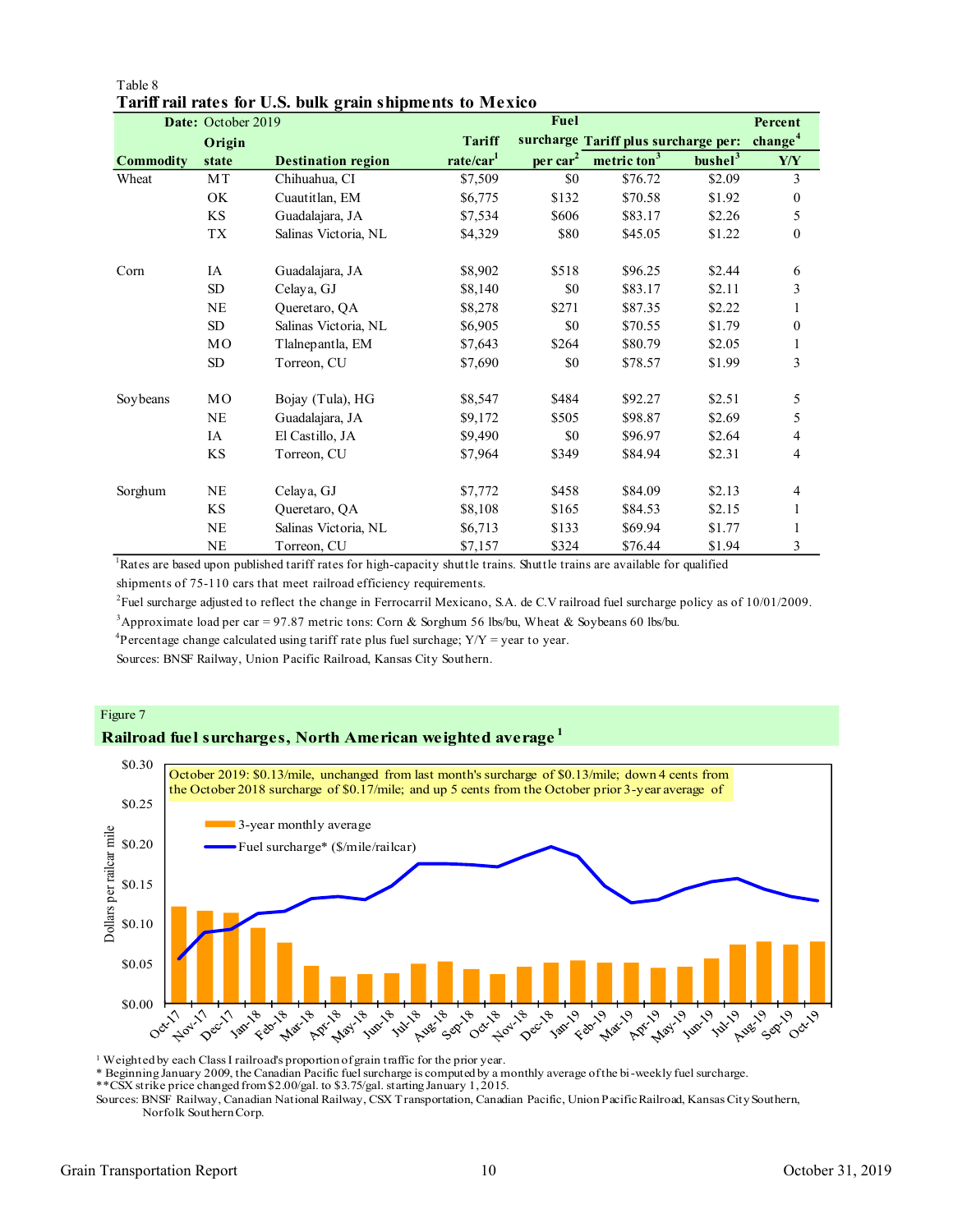# **Barge Transportation**

#### <span id="page-10-0"></span>Figure 8

**Illinois River barge freight rate1,2**



Rate = percent of 1976 tariff benchmark index (1976 = 100 percent); <sup>2</sup>4-week moving average of the 3-year average. Source: USDA, Agricultural Marketing Service.

#### Table 9 **Weekly barge freight rates: Southbound only**

|                   |                                           | Twin<br><b>Cities</b>    | Mid-<br><b>Mississippi</b>      | Lower<br><b>Illinois</b><br><b>River</b> | <b>St. Louis</b> | Cincinnati | Lower<br>Ohio | Cairo-<br><b>Memphis</b> |
|-------------------|-------------------------------------------|--------------------------|---------------------------------|------------------------------------------|------------------|------------|---------------|--------------------------|
| Rate <sup>1</sup> | 10/29/2019                                | 385                      | 386                             | 367                                      | 261              | 281        | 281           | 234                      |
|                   | 10/22/2019                                | 375                      | 392                             | 394                                      | 280              | 326        | 326           | 239                      |
| \$/ton            | 10/29/2019                                | 23.83                    | 20.54                           | 17.03                                    | 10.41            | 13.18      | 11.35         | 7.35                     |
|                   | 10/22/2019                                | 23.21                    | 20.85                           | 18.28                                    | 11.17            | 15.29      | 13.17         | 7.50                     |
|                   | Current week % change from the same week: |                          |                                 |                                          |                  |            |               |                          |
|                   | Last year                                 | $-20$                    | $-17$                           | $-23$                                    | $-29$            | $-20$      | $-20$         | $-26$                    |
|                   | $3$ -year avg. $2$                        | $-21$                    | $-15$                           | $-18$                                    | $-30$            | $-34$      | $-33$         | $-30$                    |
| Rate <sup>1</sup> | November<br>January                       | $\overline{\phantom{0}}$ | 371<br>$\overline{\phantom{a}}$ | 364<br>372                               | 257<br>257       | 276<br>279 | 276<br>279    | 230<br>230               |

Rate = percent of 1976 tariff benchmark index (1976 = 100 percent); <sup>2</sup>4-week moving average; ton = 2,000 pounds; "-" not available due to closure

Source: USDA, Agricultural Marketing Service.

#### **Figure 9 Benchmark tariff rates**

#### **Calculating barge rate per ton:** (Rate \* 1976 tariff benchmark rate per ton)/100

Select applicable index from market quotes included in tables on this page. The 1976 benchmark rates per ton are provided in map.

*Map Credit: USDA, Agricultural Marketing Service* 

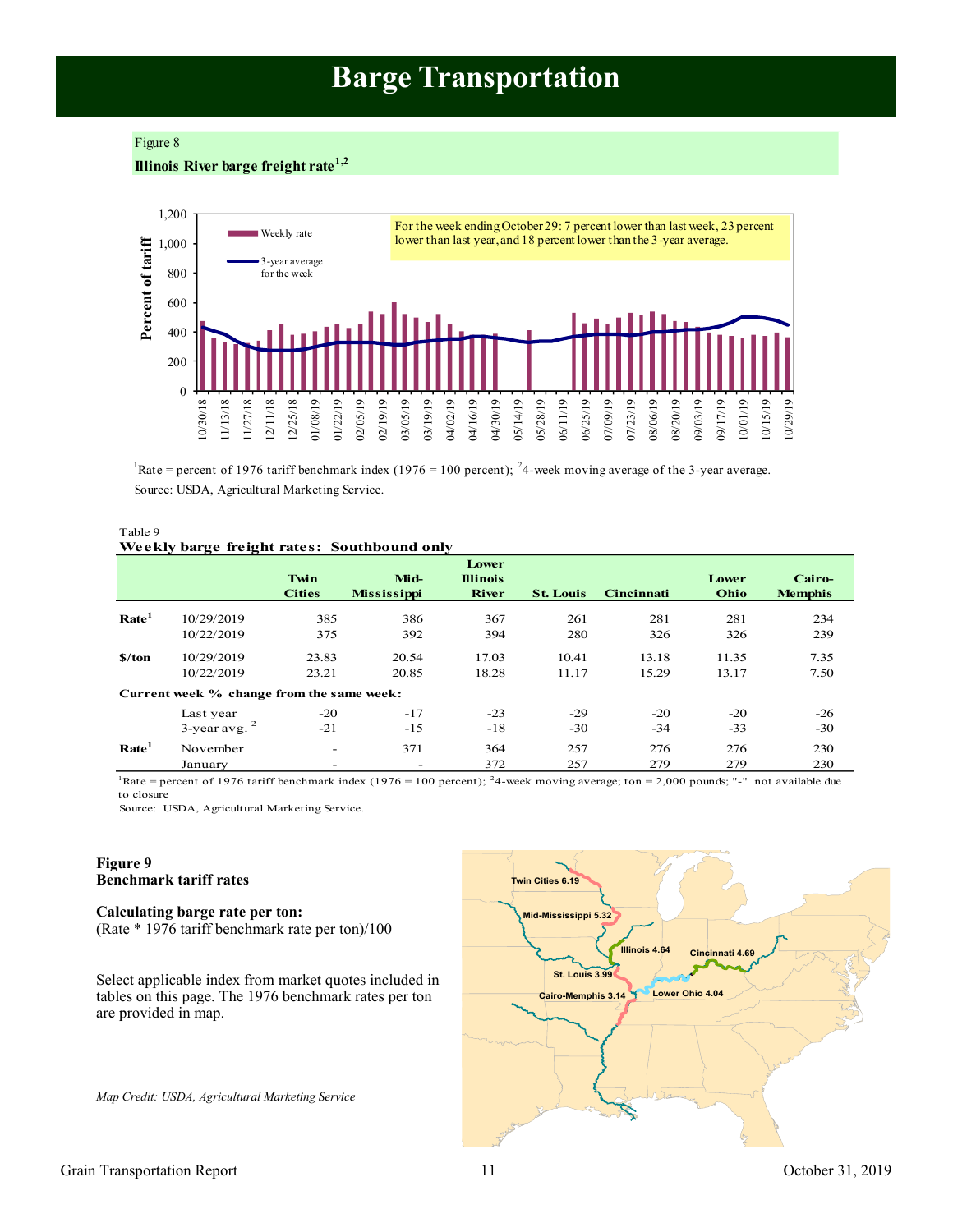<span id="page-11-0"></span>



 $<sup>1</sup>$  The 3-year average is a 4-week moving average.</sup>

Source: U.S. Army Corps of Engineers.

#### Table 10

#### **Barge grain movements (1,000 tons)**

| 8 - 8 -<br>For the week ending $10/26/2019$ | Corn         | Wheat    | <b>Soybeans</b> | Other    | <b>Total</b> |
|---------------------------------------------|--------------|----------|-----------------|----------|--------------|
| Mississippi River                           |              |          |                 |          |              |
| Rock Island, IL (L15)                       | 52           | 5        | 98              | $\Omega$ | 154          |
| Winfield, MO (L25)                          | 116          | 13       | 222             | 0        | 350          |
| Alton, IL $(L26)$                           | 118          | 22       | 306             | $\Omega$ | 446          |
| Granite City, IL (L27)                      | 99           | 22       | 299             | $\Omega$ | 420          |
| <b>Illinois River (LAGRANGE)</b>            | 5            | 14       | 71              | $\Omega$ | 90           |
| <b>Ohio River (OLMSTED)</b>                 | 105          | $\theta$ | 64              | $\Omega$ | 169          |
| <b>Arkansas River (L1)</b>                  | $\mathbf{0}$ | 25       | 50              | $\Omega$ | 76           |
| Weekly total - 2019                         | 203          | 47       | 414             | $\Omega$ | 664          |
| Weekly total - 2018                         | 251          | 6        | 137             | 6        | 400          |
| $2019$ YTD <sup>1</sup>                     | 10,133       | 1,411    | 10,408          | 136      | 22,087       |
| $2018$ YTD <sup>1</sup>                     | 19,535       | 1,433    | 9,816           | 98       | 30,882       |
| 2019 as % of 2018 YTD                       | 52           | 98       | 106             | 139      | 72           |
| Last 4 weeks as % of $2018^2$               | 71           | 247      | 186             | 53       | 115          |
| <b>Total 2018</b>                           | 23,349       | 1,674    | 12,819          | 133      | 37,975       |

 $^1$  Weekly total, YTD (year-to-date), and calendar year total include MS/27, OH/OLMSTED, and AR/1; Other refers to oats, barley, sorghum, and rye. L (as in "L15") refers to a lock or lock and dam facility.

 $2$  As a percent of same period in 2018.

Note: 1. Total may not add exactly, due to rounding.

2. Starting from 11/24/2018, weekly movement through Ohio 52 is replaced by Olmsted.

Source: U.S. Army Corps of Engineers.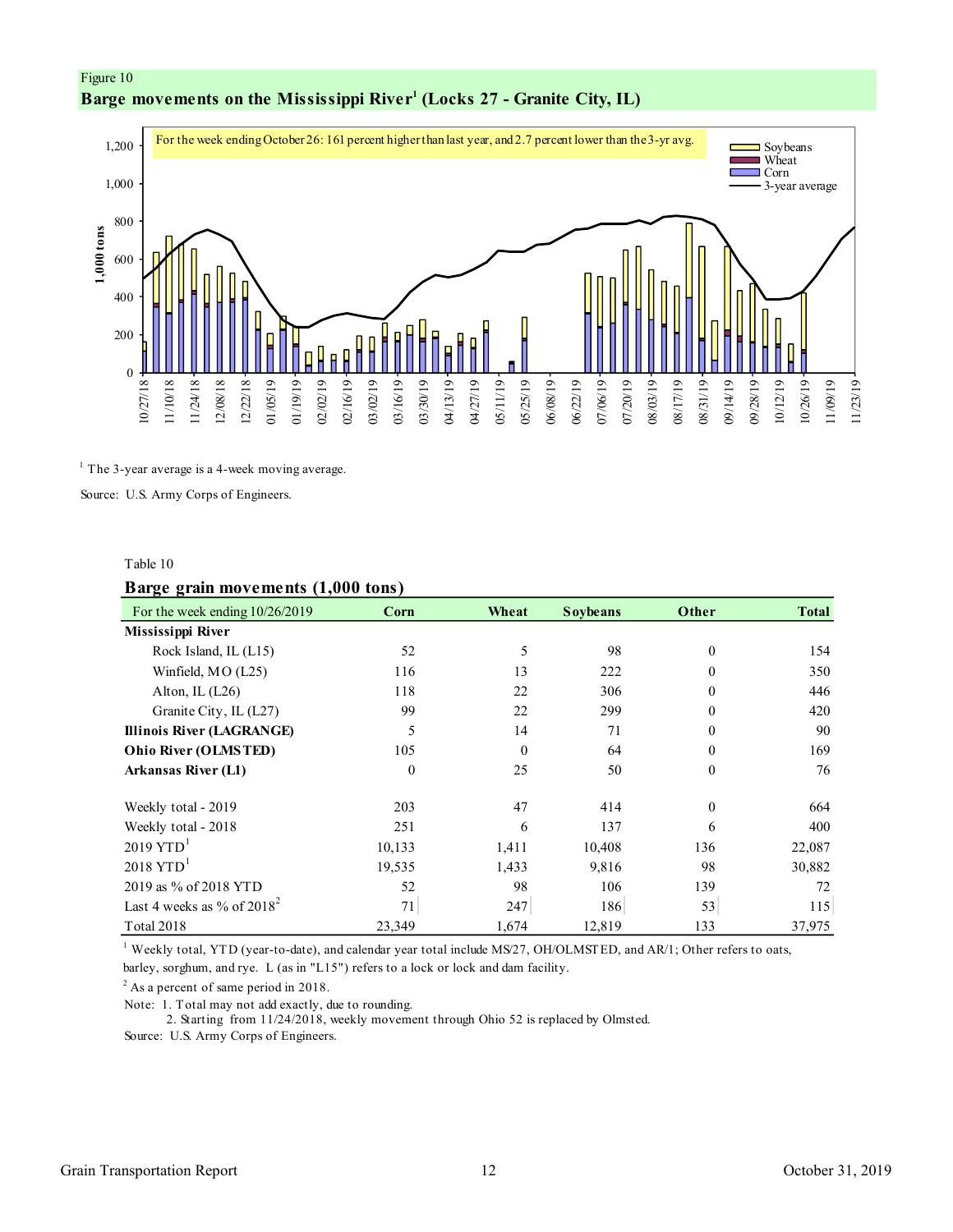<span id="page-12-0"></span>



Source: U.S. Army Corps of Engineers.

#### Figure 12 **Grain barges for export in New Orleans region**



Source: U.S. Army Corps of Engineers and USDA, Agricultural Market Service.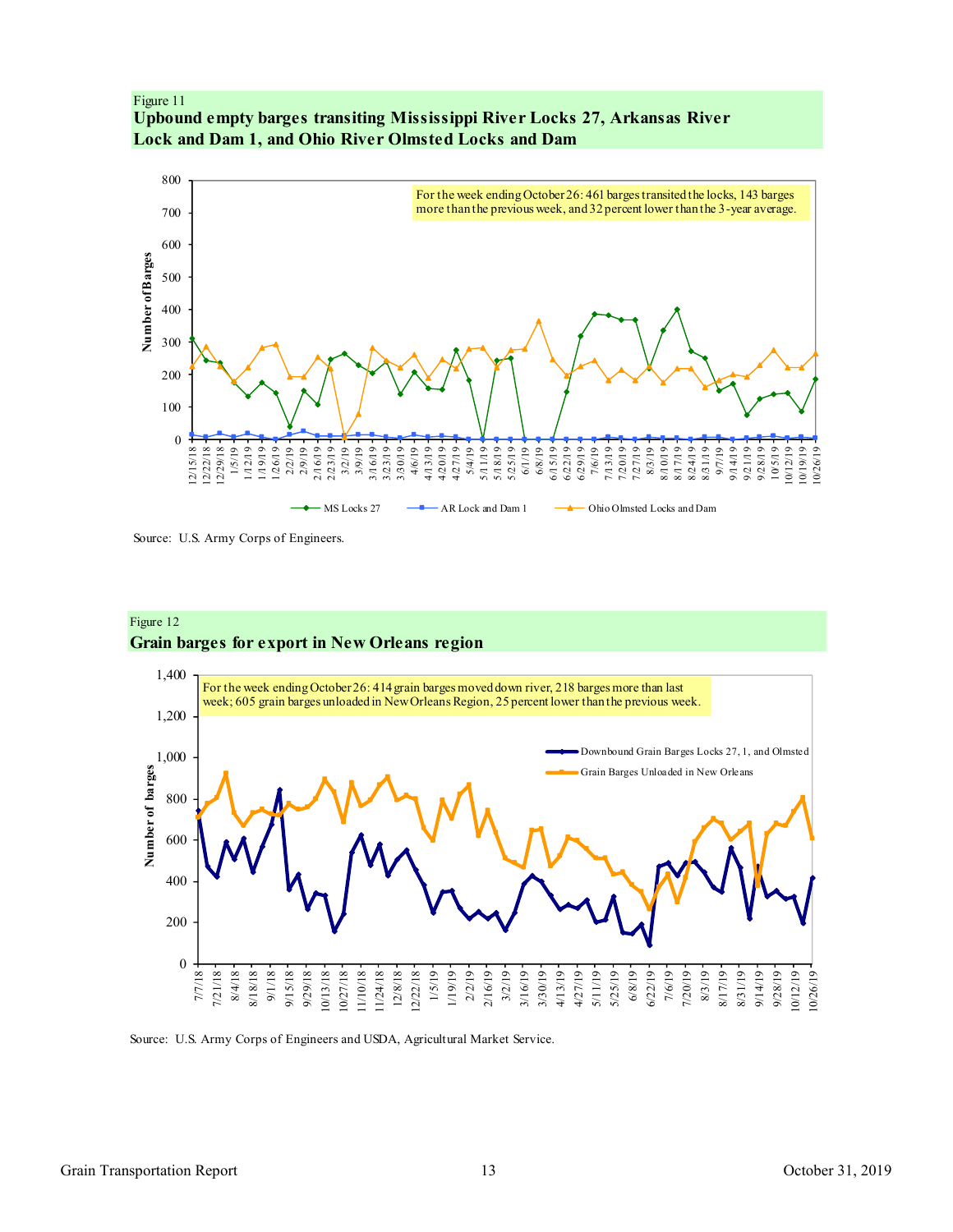<span id="page-13-1"></span><span id="page-13-0"></span>The **weekly diesel price** provides a proxy for trends in U.S. truck rates as diesel fuel is a significant expense for truck grain movements.

| Table 11    |                                                                          |       |                    |          |  |
|-------------|--------------------------------------------------------------------------|-------|--------------------|----------|--|
|             | Retail on-highway diesel prices, week ending 10/28/2019 (U.S. \$/gallon) |       |                    |          |  |
|             |                                                                          |       | <b>Change from</b> |          |  |
| Region      | Location                                                                 | Price | Week ago           | Year ago |  |
| I           | <b>East Coast</b>                                                        | 3.056 | 0.011              | $-0.290$ |  |
|             | New England                                                              | 3.028 | $-0.017$           | $-0.337$ |  |
|             | Central Atlantic                                                         | 3.246 | 0.011              | $-0.277$ |  |
|             | Lower Atlantic                                                           | 2.932 | 0.016              | $-0.285$ |  |
| $_{\rm II}$ | Midwest                                                                  | 2.963 | 0.006              | $-0.347$ |  |
| Ш           | <b>Gulf Coast</b>                                                        | 2.806 | 0.004              | $-0.311$ |  |
| IV          | Rocky Mountain                                                           | 3.082 | 0.038              | $-0.323$ |  |
| V           | <b>West Coast</b>                                                        | 3.724 | 0.049              | $-0.124$ |  |
|             | West Coast less California                                               | 3.379 | 0.089              | $-0.185$ |  |
|             | California                                                               | 3.998 | 0.018              | $-0.076$ |  |
| Total       | U.S.                                                                     | 3.064 | 0.014              | $-0.291$ |  |

<sup>1</sup>Diesel fuel prices include all taxes. Prices represent an average of all types of diesel fuel.

Source: U.S. Department of Energy, Energy Information Administration.



Source: U.S. Department of Energy, Energy Information Administration, Retail On-Highway Diesel Prices.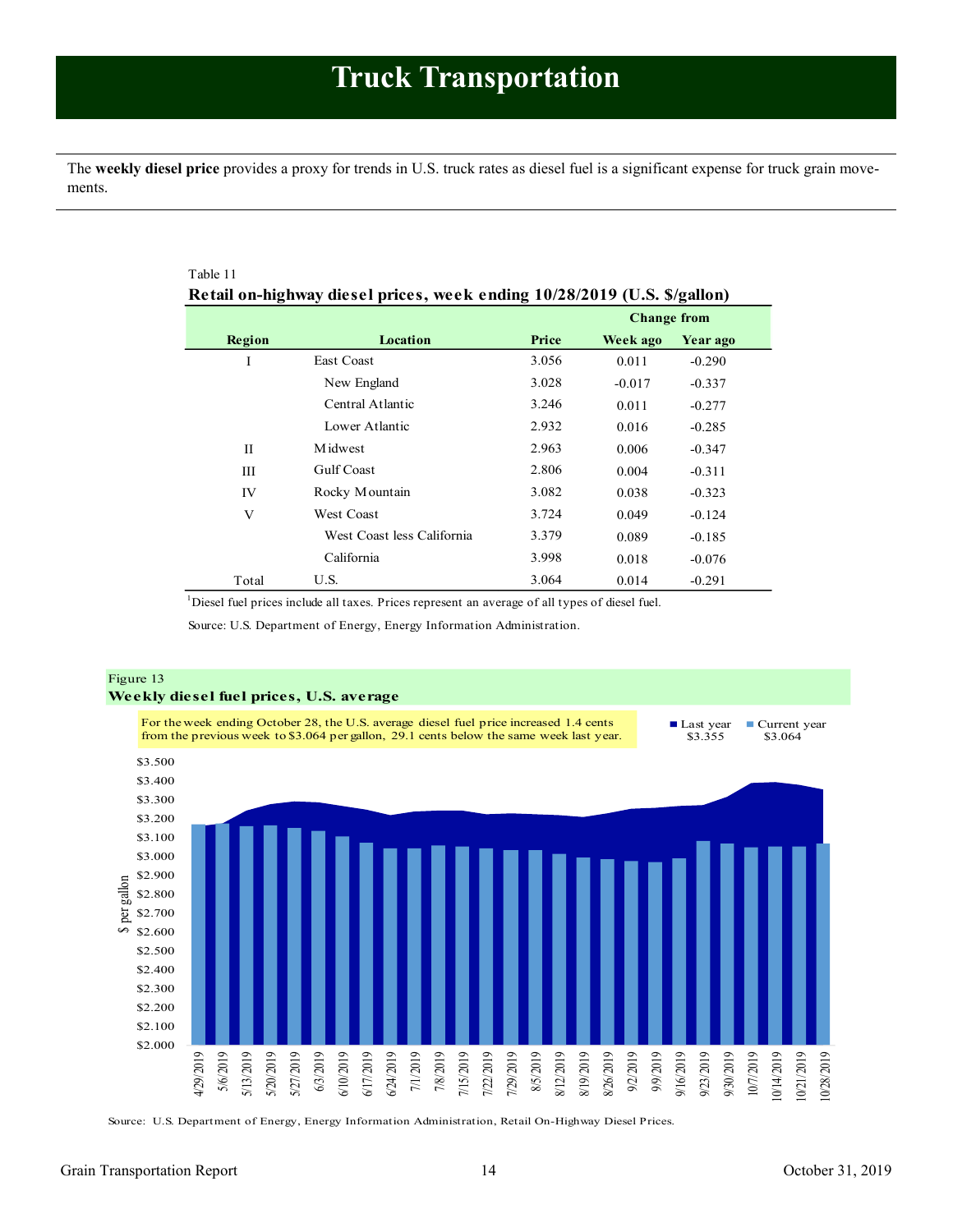# **Grain Exports**

#### <span id="page-14-1"></span><span id="page-14-0"></span>Table 12

#### **U.S. export balances and cumulative exports (1,000 metric tons)**

|                                                |            |            | Wheat      |            |            |           | Corn   | <b>Soybeans</b> | <b>Total</b> |
|------------------------------------------------|------------|------------|------------|------------|------------|-----------|--------|-----------------|--------------|
| For the week ending                            | <b>HRW</b> | <b>SRW</b> | <b>HRS</b> | <b>SWW</b> | <b>DUR</b> | All wheat |        |                 |              |
| Export balances <sup>1</sup>                   |            |            |            |            |            |           |        |                 |              |
| 10/17/2019                                     | 1,240      | 617        | 1,172      | 916        | 205        | 4,149     | 7,729  | 12,096          | 23,975       |
| This week year ago                             | 1,322      | 609        | 1,603      | 1,031      | 99         | 4,664     | 12,947 | 14,882          | 32,493       |
| Cumulative exports-marketing year <sup>2</sup> |            |            |            |            |            |           |        |                 |              |
| 2019/20 YTD                                    | 4,049      | 1,163      | 2,644      | 1,766      | 313        | 9,935     | 3,127  | 6,367           | 19,429       |
| 2018/19 YTD                                    | 2,251      | 914        | 2,359      | 2,075      | 240        | 7,838     | 8,491  | 6,072           | 22,401       |
| YTD 2019/20 as % of 2018/19                    | 180        | 127        | 112        | 85         | 130        | 127       | 37     | 105             | 87           |
| Last 4 wks as % of same period $2018/19$       | 97         | 100        | 81         | 96         | 202        | 94        | 61     | 82              | 75           |
| 2018/19 Total                                  | 8,591      | 3,204      | 6,776      | 5,164      | 479        | 24,214    | 48,924 | 46,189          | 119,327      |
| 2017/18 Total                                  | 9,150      | 2,343      | 5,689      | 4,854      | 384        | 22,419    | 57,209 | 56,214          | 135,842      |

 $1$  Current unshipped (outstanding) export sales to date

 $2$  Shipped export sales to date; new marketing year now in effect for wheat, corn, and soybeans.

Note: Marketing Year: wheat = 6/01-5/31, corn and soybeans = 9/01-8/31. YTD = year-to-date.; wks = weeks; HRW= hard red winter; srw= soft red winter; HRS= hard red spring; SWW= soft white wheat; DUR= durum.

Source: USDA, Foreign Agricultural Service.

#### Table 13

#### **Top 5 importers <sup>1</sup> of U.S. corn**

| For the week ending $10/17/2019$    | Total commitments <sup>2</sup> |               | % change     | Exports <sup>3</sup> |
|-------------------------------------|--------------------------------|---------------|--------------|----------------------|
|                                     | 2019/20                        | 2018/19       | current MY   | $3-yr$ . avg.        |
|                                     | current MY                     | last MY       | from last MY | 2016-18              |
|                                     |                                | $-1,000$ mt - |              |                      |
| Mexico                              | 5,812                          | 6,901         | (16)         | 14,659               |
| Japan                               | 1,530                          | 3,324         | (54)         | 11,955               |
| Korea                               | 71                             | 1,876         | (96)         | 4,977                |
| Colombia                            | 581                            | 979           | (41)         | 4,692                |
| Peru                                | $\theta$                       | 753           | (100)        | 2,808                |
| <b>Top 5 Importers</b>              | 7,994                          | 13,834        | (42)         | 39,091               |
| <b>Total U.S. corn export sales</b> | 10,856                         | 21,438        | (49)         | 54,024               |
| % of projected exports              | 22%                            | 41%           |              |                      |
| Change from prior week <sup>2</sup> | 491                            | 350           |              |                      |
| Top 5 importers' share of U.S. corn |                                |               |              |                      |
| export sales                        | 74%                            | 65%           |              | 72%                  |
| <b>USDA</b> forecast, October 2019  | 48,346                         | 52,545        | (8)          |                      |
| Corn use for ethanol USDA forecast, |                                |               |              |                      |
| October 2019                        | 137,160                        | 136,551       | $\bf{0}$     |                      |

<sup>1</sup>Based on USDA, Foreign Agricultural Service (FAS) marketing year ranking reports for 2018/19; marketing year (MY) = Sep 1 - Aug 31.

<sup>2</sup>Cumulative exports (shipped) + outstanding sales (unshipped), FAS weekly export sales report, or export sales query. Total commitments change (net sales) from prior week could include revisions from previous week's outstanding sales or accumulated sales.

 ${}^{3}$ FAS marketing year ranking reports (carryover plus accumulated export; yr. = year; avg. = average.

Note:  $(n)$  indicates negative number;  $mt = metric$  ton

Source: USDA, Foreign Agriculltural Service.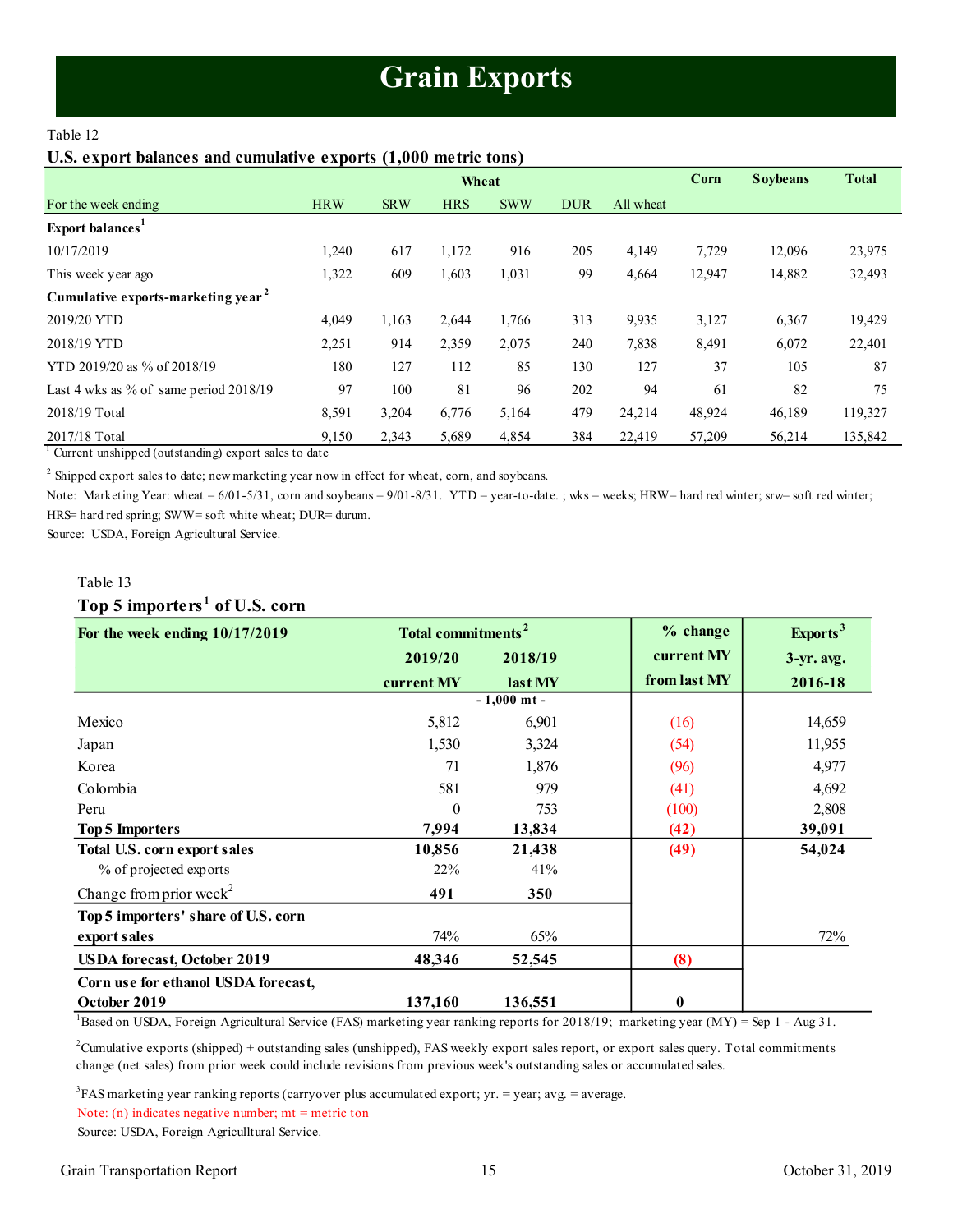#### <span id="page-15-0"></span>Table 14

# **Top 5 importers <sup>1</sup> of U.S. soybeans**

| For the week ending 10/17/2019      | Total commitments <sup>2</sup> |               | % change          | Exports <sup>3</sup> |
|-------------------------------------|--------------------------------|---------------|-------------------|----------------------|
|                                     | 2019/20                        | 2018/19       | <b>Current MY</b> | $3-yr$ . avg.        |
|                                     | <b>Current MY</b>              | Last MY       | from last MY      | 2016-18              |
|                                     |                                | $-1,000$ mt - |                   | $-1,000$ mt -        |
| China                               | 5,709                          | 1,027         | 456               | 25,733               |
| Mexico                              | 2,437                          | 3,200         | (24)              | 4,271                |
| Indonesia                           | 486                            | 693           | (30)              | 2,386                |
| Japan                               | 690                            | 705           | (2)               | 2,243                |
| Egypt                               | 688                            | 600           | 15                | 1,983                |
| Top 5 importers                     | 10,010                         | 6,224         | 61                | 36,616               |
| Total U.S. soybean export sales     | 18,464                         | 20,954        | (12)              | 53,746               |
| % of projected                      | 38%                            | 44%           |                   |                      |
| change from prior week <sup>2</sup> | 475                            | 213           |                   |                      |
| Top 5 importers' share of U.S.      |                                |               |                   |                      |
| soybean export sales                | 54%                            | 30%           |                   | 68%                  |
| <b>USDA</b> forecast, October 2019  | 48,365                         | 47,629        | 102               |                      |

Note:  $(n)$  indicates negative number;  $mt$  = metric ton

<sup>1</sup>Based on USDA, Foreign Agricultural Service (FAS) Marketing Year Ranking Reports for 2018/19; Marketing year (MY) = Sep 1-Aug 31.

<sup>2</sup>Cumulative Exports (shipped) + Outs tanding Sales (uns hipped), FAS Weekly Export Sales Report, or Export Sales Query. The total commitments change (net sales) from prior week could include reivisions from previous week's outstanding sales and/or accumulated sales.

Source: USDA, Foreign Agriculltural Service. 3 FAS Marketing Year Ranking Reports (Carryover plus Accumulated Export; yr. = year; avg. = average.

#### Table 15

#### **Top 10 importers <sup>1</sup> of all U.S. wheat**

| For the week ending 10/17/2019      | Total commitments <sup>2</sup> |               | $%$ change        | Exports <sup>3</sup> |
|-------------------------------------|--------------------------------|---------------|-------------------|----------------------|
|                                     | 2019/20                        | 2018/19       | <b>Current MY</b> | $3-yr$ . avg.        |
|                                     | <b>Current MY</b>              | Last MY       | from last MY      | 2016-18              |
|                                     |                                | $-1,000$ mt - |                   | $-1,000$ mt -        |
| Philippines                         | 1,615                          | 1,823         | (11)              | 3,047                |
| Mexico                              | 2,180                          | 1,480         | 47                | 3,034                |
| Japan                               | 1,399                          | 1,488         | (6)               | 2,695                |
| Nigeria                             | 939                            | 547           | 72                | 1,564                |
| Indonesia                           | 357                            | 335           | 7                 | 1,381                |
| Korea                               | 828                            | 854           | (3)               | 1,355                |
| Taiwan                              | 678                            | 569           | 19                | 1,164                |
| Egypt                               | 101                            | $\mathbf{0}$  | n/a               | 821                  |
| Thailand                            | 418                            | 538           | (22)              | 747                  |
| Iraq                                | 262                            | 362           | (27)              | 574                  |
| Top 10 importers                    | 8,776                          | 7,994         | 10                | 16,382               |
| Total U.S. wheat export sales       | 14,084                         | 12,502        | 13                | 24,388               |
| % of projected                      | 54%                            | 49%           |                   |                      |
| change from prior week <sup>2</sup> | 262                            | 443           |                   |                      |
| Top 10 importers' share of U.S.     |                                |               |                   |                      |
| wheat export sales                  | 62%                            | 64%           |                   | 67%                  |
| <b>USDA</b> forecast, October 2019  | 25,886                         | 25,504        | 1                 |                      |

(n) indicates negative number;  $mt = metric$  ton.

1 Based on USDA, Foreign Agricultural Service( FAS) Marketing Year Ranking Reports for 2018/19; Marketing year (MY) = Jun 1 - May 31. <sup>2</sup> Cumulative exports (shipped) + outstanding sales (unshipped), FAS Weekly Export Sales Report, or Export Sales Query. Total

outstanding and/or accumulated sales. commitments change (net sales) from prior week could include revisions from the previous week's .

<sup>3</sup> FAS Marketing Year Final Reports.

Source: USDA, Foreign Agriculltural Service.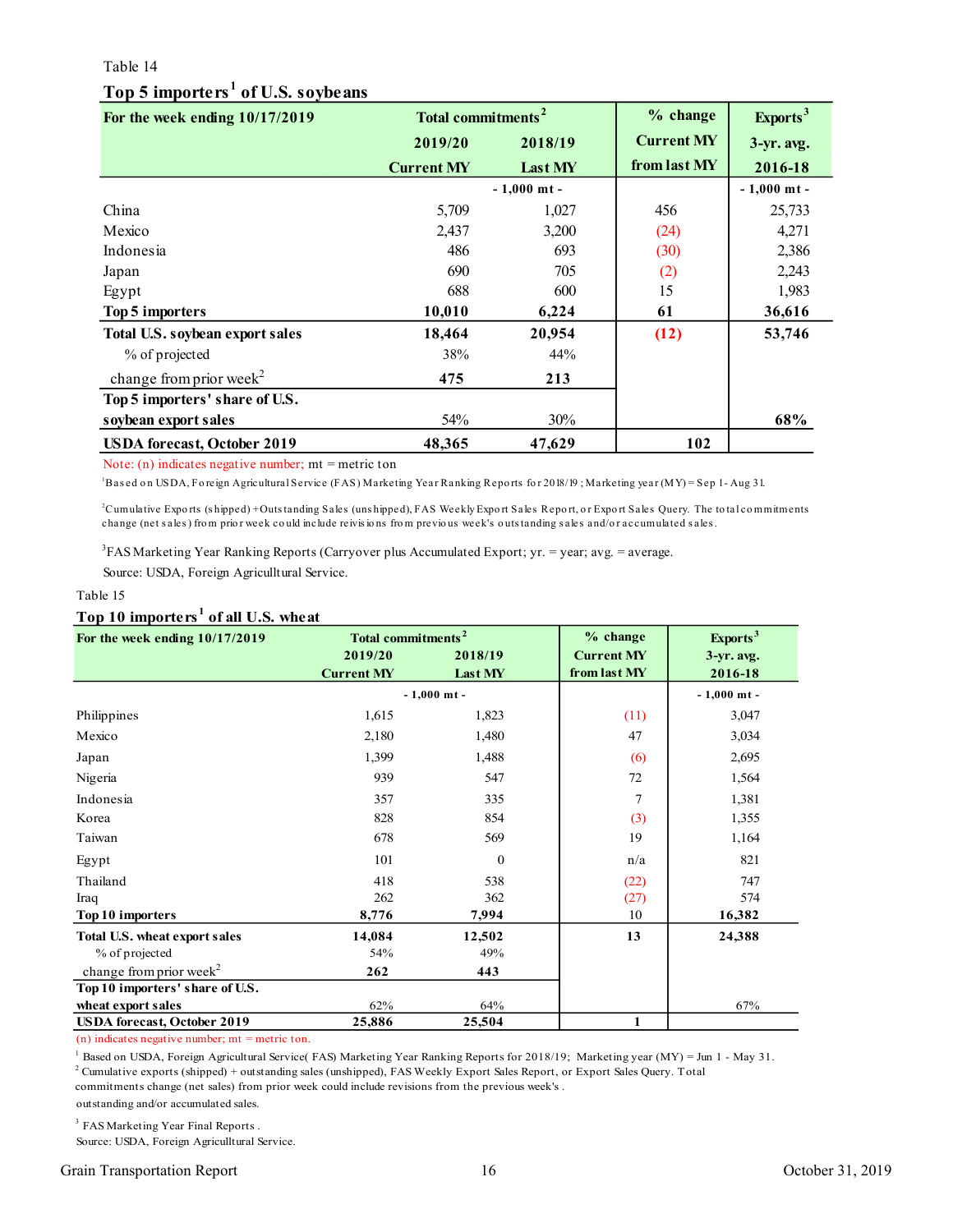# <span id="page-16-0"></span>**Grain inspections for export by U.S. port region (1,000 metric tons)**

| week*<br>as % of previous |            |                                                                                                      |                                                                                                       |                  |                  |             |
|---------------------------|------------|------------------------------------------------------------------------------------------------------|-------------------------------------------------------------------------------------------------------|------------------|------------------|-------------|
|                           | 2019 YTD*  | 2018 YTD*                                                                                            | % of 2018 YTD                                                                                         | Last year        | Prior 3-yr. avg. | 2018 total* |
|                           |            |                                                                                                      |                                                                                                       |                  |                  |             |
| 407<br>75                 | 11,599     | 10,806                                                                                               | 107                                                                                                   | 120              | 175              | 13,315      |
| n/a<br>1                  | 6,922      | 17,157                                                                                               | $40\,$                                                                                                | $\boldsymbol{0}$ | 1                | 20,024      |
| 244<br>172                | 8,389      | 7,104                                                                                                | 118                                                                                                   | 113              | 33               | 7,719       |
| 652<br>112                | 26,910     | 35,067                                                                                               | 77                                                                                                    | 78               | 61               | 41,058      |
|                           |            |                                                                                                      |                                                                                                       |                  |                  |             |
| 33<br>272                 | 3,995      | 3,296                                                                                                | 121                                                                                                   | 77               | 105              | 3,896       |
| 428<br>61                 | 18,059     | 28,939                                                                                               | 62                                                                                                    | 55               | 63               | 33,735      |
| 991<br>103                | 23,216     | 21,131                                                                                               | 110                                                                                                   | 132              | $86\,$           | 28,124      |
| 95<br>1,452               | 45,270     | 53,366                                                                                               | 85                                                                                                    | 95               | 80               | 65,755      |
|                           |            |                                                                                                      |                                                                                                       |                  |                  |             |
| $92\,$<br>117             | 5,507      | 2,512                                                                                                | 219                                                                                                   | 165              | 91               | 3,198       |
| $\boldsymbol{0}$<br>n/a   | 577        | 665                                                                                                  | 87                                                                                                    | 31               | 35               | 730         |
| $\boldsymbol{0}$<br>n/a   | $\sqrt{2}$ | 69                                                                                                   | $\overline{2}$                                                                                        | n/a              | $\boldsymbol{0}$ | 69          |
| 117<br>92                 | 6,086      | 3,245                                                                                                | 188                                                                                                   | 140              | 63               | 3,997       |
|                           |            |                                                                                                      |                                                                                                       |                  |                  |             |
| $28\,$<br>54              | 1,603      | 1,361                                                                                                | 118                                                                                                   | 107              | 134              | 1,614       |
| $72\,$<br>140             | 6,246      | 7,355                                                                                                | 85                                                                                                    | 75               | 85               | 8,650       |
| 126<br>122                | 5,715      | 5,654                                                                                                | 101                                                                                                   | 87               | $90\,$           | 6,729       |
| 319<br>84                 | 13,565     | 14,370                                                                                               | 94                                                                                                    | 83               | 91               | 16,993      |
|                           |            |                                                                                                      |                                                                                                       |                  |                  |             |
| n/a<br>$\mathbf{1}$       | 936        | 673                                                                                                  | 139                                                                                                   | 755              | 216              | 894         |
| $\boldsymbol{0}$<br>n/a   | 11         | 404                                                                                                  | $\mathfrak z$                                                                                         | 19               | 49               | 404         |
| $\boldsymbol{0}$<br>n/a   | 473        | 818                                                                                                  | 58                                                                                                    | $\theta$         | $\boldsymbol{0}$ | 1,192       |
| $\mathbf{1}$<br>n/a       | 1,421      | 1,895                                                                                                | 75                                                                                                    | 43               | 42               | 2,491       |
|                           |            |                                                                                                      |                                                                                                       |                  |                  |             |
| $\left( \right)$<br>n/a   | 37         | 69                                                                                                   | 54                                                                                                    | n/a              | 5                | 69          |
| 0                         | 99         | 117                                                                                                  | 85                                                                                                    | 19               | 6                | 138         |
| 39<br>126                 | 1,090      | 1,592                                                                                                | 68                                                                                                    | 65               | 50               | 2,047       |
| 41<br>122                 | 1,226      | 1,778                                                                                                | 69                                                                                                    | 61               | 39               | 2,253       |
|                           |            |                                                                                                      |                                                                                                       |                  |                  |             |
| 611<br>90                 | 23,678     | 18,716                                                                                               | 127                                                                                                   | 123              | 143              | 22,986      |
| 570<br>66                 | 31,914     | 54,637                                                                                               | 58                                                                                                    | 45               | 59               | 63,682      |
| 1,401<br>118              | 38,885     | 36,367                                                                                               | 107                                                                                                   | 113              | 65               | 45,879      |
| 2,582<br>100              | 94,477     | 109,720                                                                                              | 86                                                                                                    | 88               | 73               | 132,547     |
|                           |            | *Data includes revisions from prior weeks; some regional totals may not add exactly due to rounding. | Source: USDA, Federal Grain Inspection Service; YTD= year-to-date; n/a = not applicable or no change. |                  |                  |             |

The United States exports approximately one-quarter of the grain it produces. On average, this includes nearly 45 percent of U.S.-grown wheat, 50 percent of U.S.-grown soybeans, and 20 percent of the U.S.-grown corn. Approximately 53 percent of the U.S. export grain shipments departed through the U.S. Gulf region in 2018.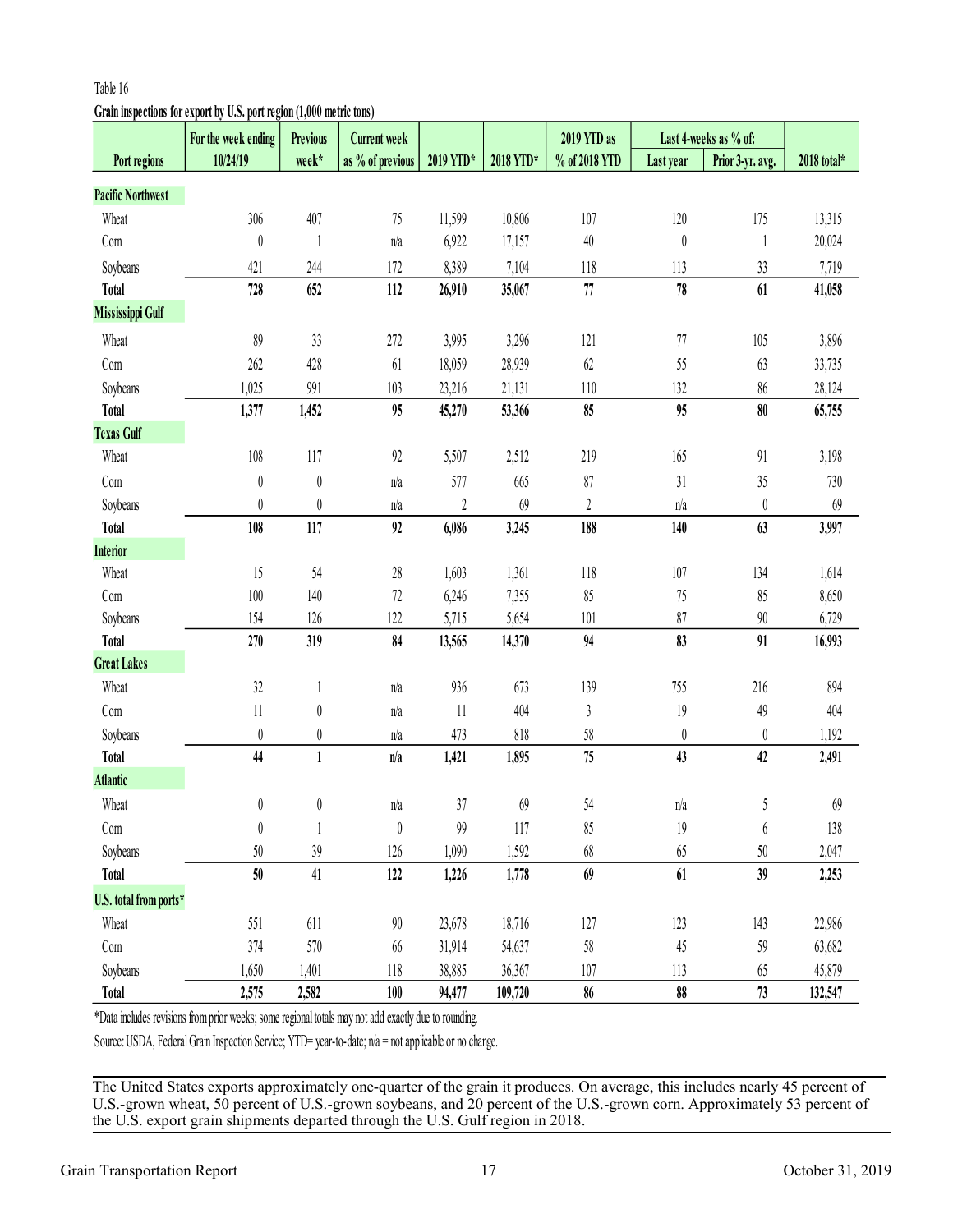



Note: 3-year average consists of 4-week running average.

Source: USDA, Federal Grain Inspection Service.



# **U.S. Grain inspections: U.S. Gulf and PNW<sup>1</sup> (wheat, corn, and soybeans)**

Source: USDA, Federal Grain Inspection Service.

Figure 15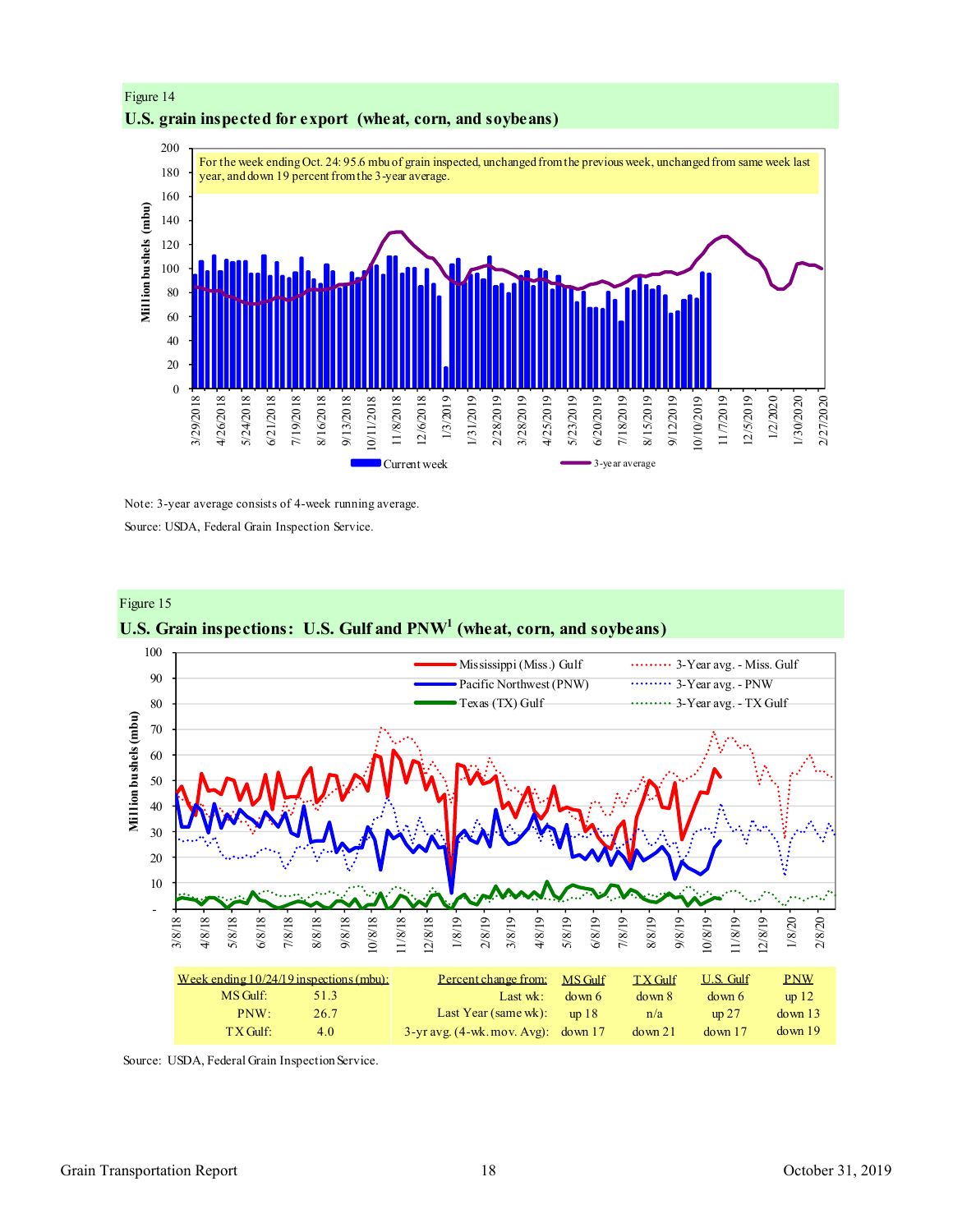# <span id="page-18-1"></span><span id="page-18-0"></span>Table 17

Figure 16

# **Weekly port region grain ocean vessel activity (number of vessels)**

|                      |         |        |            | Pacific          |
|----------------------|---------|--------|------------|------------------|
|                      |         | Gulf   |            | <b>Northwest</b> |
|                      |         | Loaded | Due next   |                  |
| Date                 | In port | 7-days | $10$ -days | In port          |
| 10/24/2019           | 27      | 36     | 51         | 18               |
| 10/17/2019           | 33      | 34     | 53         | 16               |
| $2018 \text{ range}$ | (2388)  | (2441) | (3867)     | (430)            |
| 2018 average         | 40      | 34     | 54         | 17               |

Source: USDA, Agricultural Marketing Service.



<sup>1</sup>U.S. Gulf includes Mississippi, Texas, and East Gulf. Source:USDA, Agricultural Marketing Service.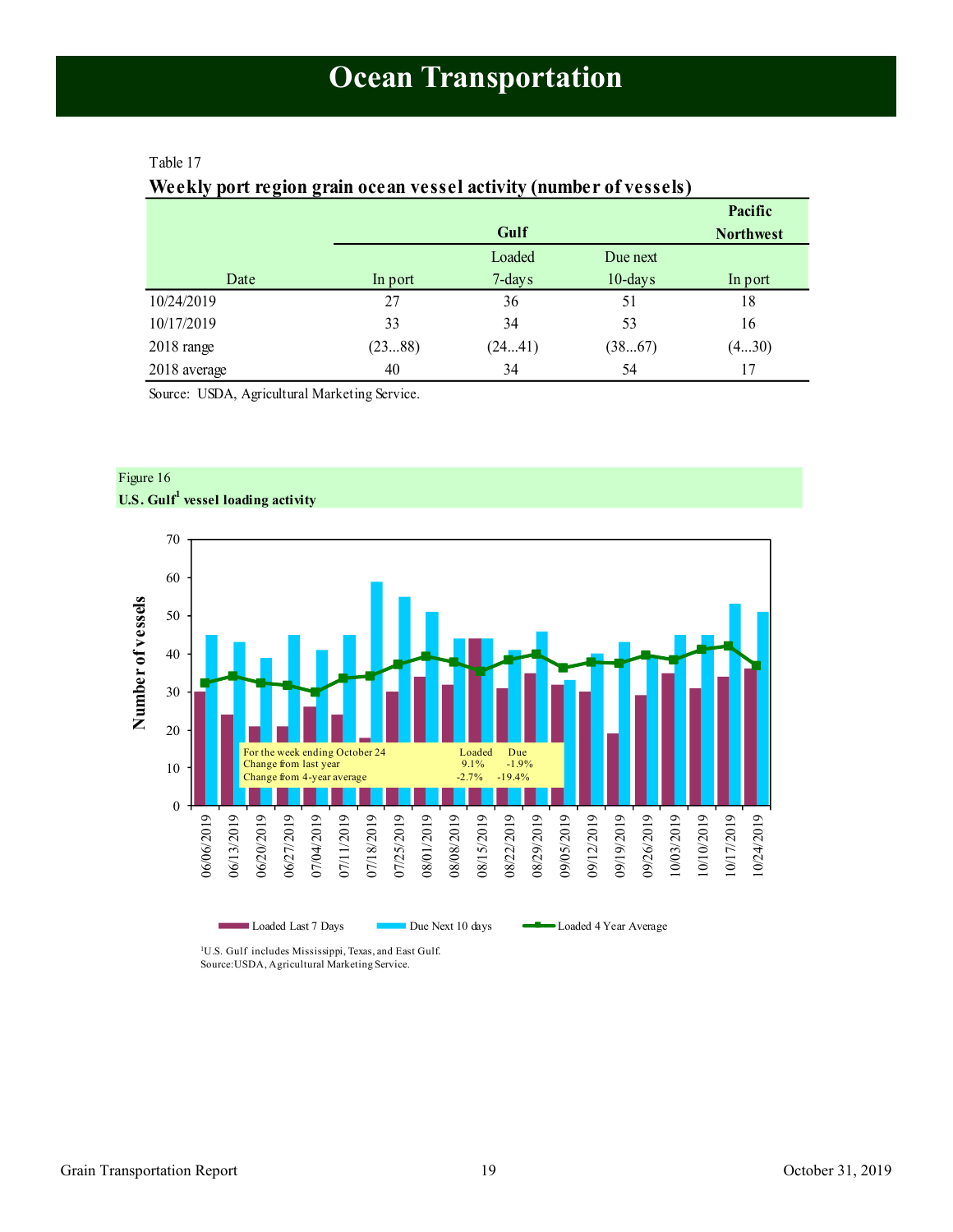# Figure 17 **Grain vessel rates, U.S. to Japan**



Note: PNW = Pacific Northwest.

Source: O'Neil Commodity Consulting.

#### Table 18

#### **Ocean freight rates for selected shipments, week ending 10/26/2019**

| ັ<br><b>Export</b> | <b>Import</b> | Grain        | Loading     | <b>Volume loads</b> | <b>Freight rate</b> |
|--------------------|---------------|--------------|-------------|---------------------|---------------------|
| region             | region        | types        | date        | (metric tons)       | (US \$/metric ton)  |
| U.S. Gulf          | Bangladesh    | Wheat        | Dec 10/20   | 48,990              | 79.92*              |
| U.S. Gulf          | China         | Heavy Grain  | Nov $15/18$ | 66,000              | 49.00               |
| U.S. Gulf          | Pt Sudan      | Sorghum      | Sep $20/30$ | 24,960              | 58.15*              |
| U.S. Gulf          | Somaliland    | Sorghum      | Sep $20/30$ | 32,240              | $61.75*$            |
| <b>PNW</b>         | Bangladesh    | Wheat        | Dec $10/20$ | 23,080              | 74.44*              |
| <b>PNW</b>         | Philippines   | Soybean Meal | Oct 31/31   | 15,390              | 49.82*              |
| <b>PNW</b>         | Vietnam       | Soybean Meal | Oct 21/31   | 3,200               | 49.82*              |
| <b>PNW</b>         | Yemen         | Wheat        | Sep $5/15$  | 35,380              | 59.59*              |
| <b>PNW</b>         | Yemen         | Wheat        | Sep $20/30$ | 35,000              | $62.19*$            |
| <b>Brazil</b>      | China         | Heavy Grain  | Oct $1/10$  | 65,000              | 32.00               |
| Ukraine            | Egypt Med     | Heavy Grain  | Oct 19/23   | 60,000              | 13.50               |

\* 50 percent of food aid from the United States is required to be shipped on U.S.-flag vessels.

op = option. Note: Rates shown are per metric ton (2,204.62 lbs. = 1 metric ton), free on board (F.O.B), except where otherwise indicated;

Source: Maritime Research, Inc.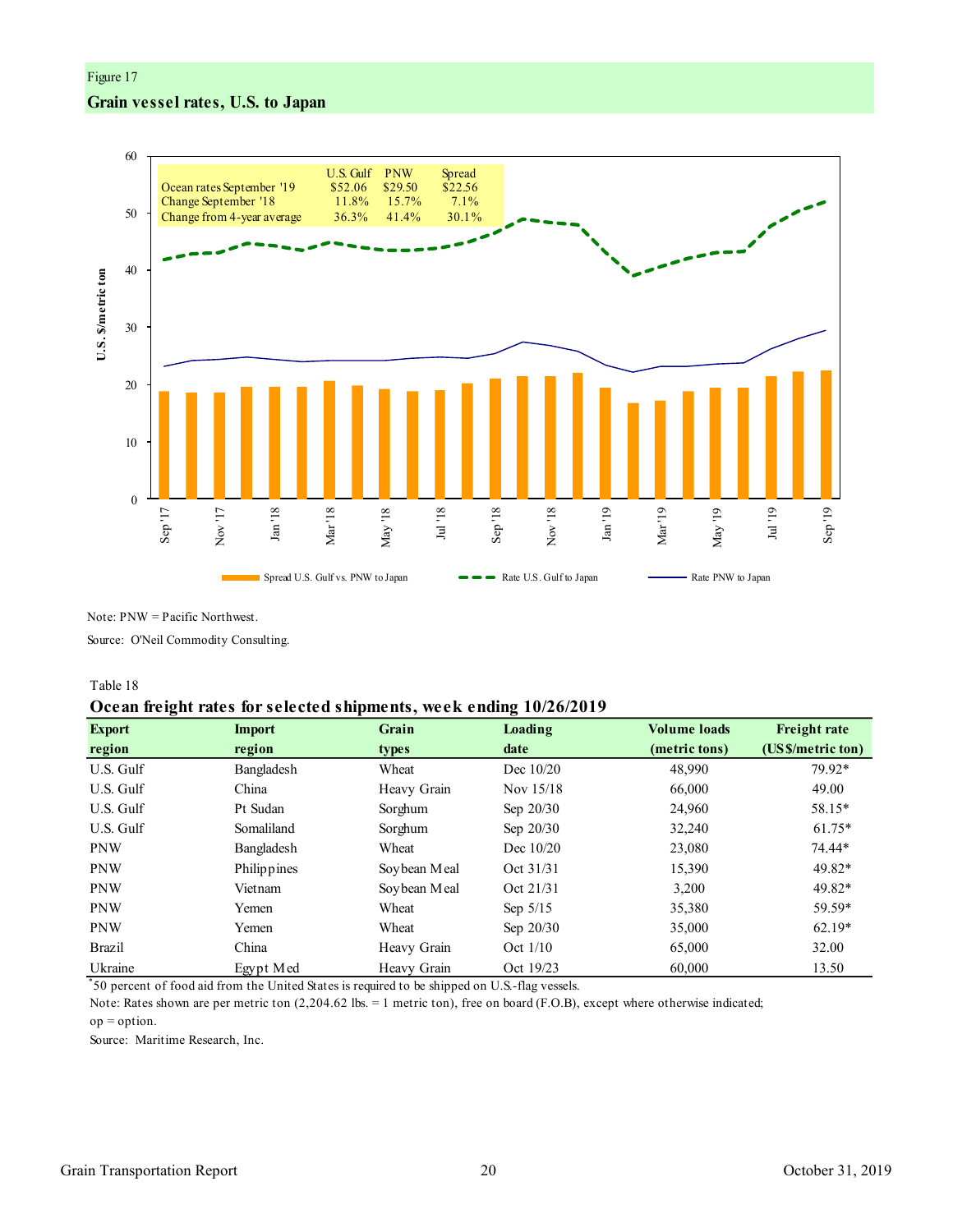In 2018, containers were used to transport 8 percent of total U.S. waterborne grain exports. Approximately 55 percent of U.S. waterborne grain exports in 2018 went to Asia, of which 13 percent were moved in containers. Approximately 94 percent of U.S. waterborne containerized grain exports were destined for Asia.



**Top 10 destination markets for U.S. containerized grain exports, Jan-Jul 2019**



Note: The following Harmonized Tariff Codes are used to calculate containerized grains movements: 1001, 100190, 1002, 1003 100300, 1004, 100400, 1005, 100590, 1007, 100700, 1102, 110100, 230310, 110220, 110290, 1201, 120100, 230210, 230990, 230330, and 120810.

Source: USDA, Agricultural Marketing Service, Transportation Services Division analysis of PIERS data.





Note: The following Harmonized Tariff Codes are used to calculate containerized grains movements: 100190, 100200, 100300, 100400, 100590, 100700, 110100, 110220, 110290, 120100, 120810, 230210, 230310, 230330, and 230990.

Source: USDA, Agricultural Marketing Service, Transportation Services Division analysis of PIERS data.